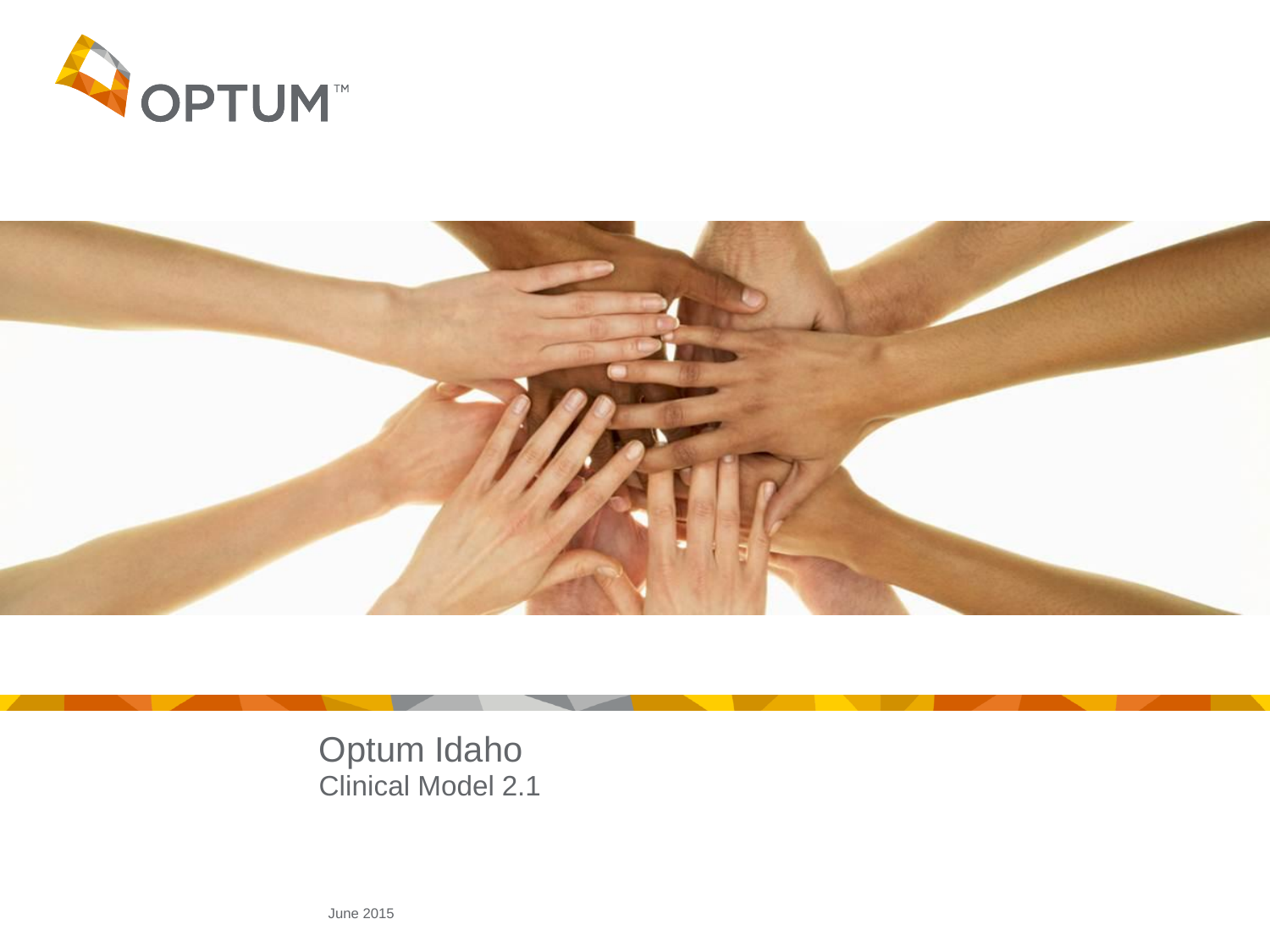- Presenters
	- Dennis J. Woody, PhD, Optum Idaho Clinical Director
	- Bevin Modrak, LCPC, Optum Idaho Clinical Program Manager
- Other Optum Staff Who Are Here Today

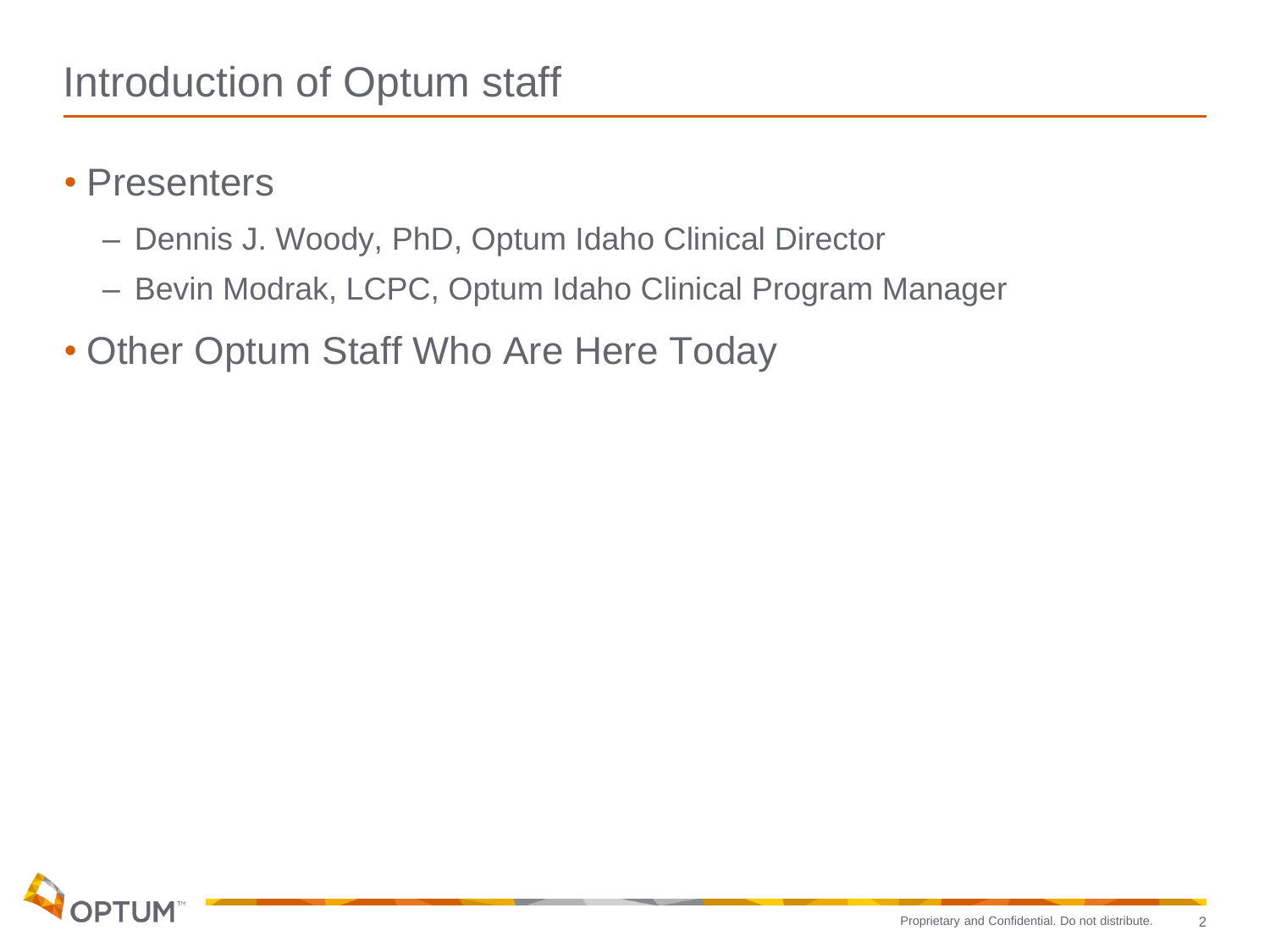# Agenda

- Introductions
- Clinical Model 2.0 Lessons Learned
- Changes to Clinical Model 2.1
	- Utilization Management
	- Category 4 additions (Case Management, Peer Support)
- New Service Request Form
	- Walkthrough
	- Case Studies
- Questions and Answers

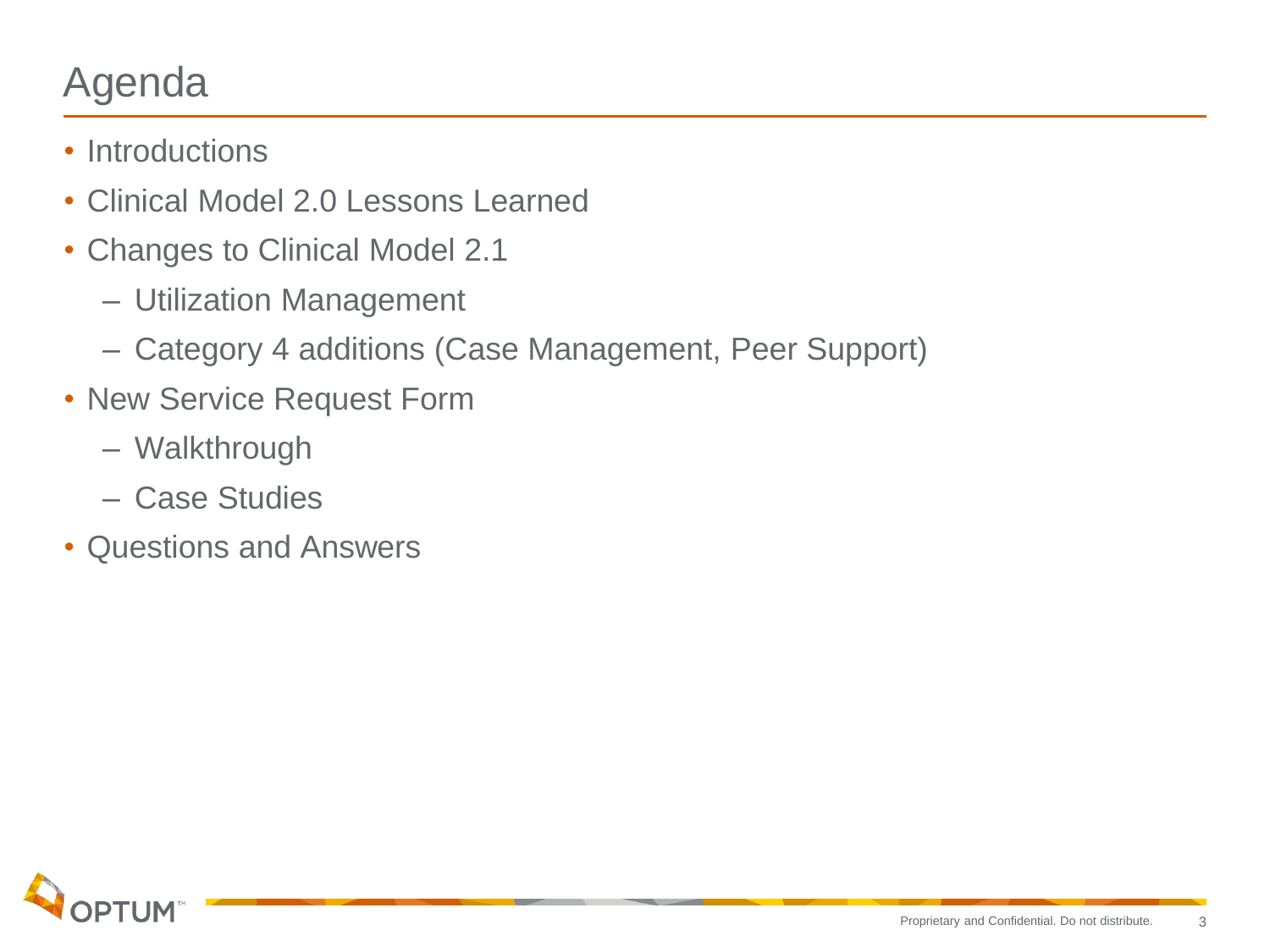# **What did we learn from Clinical Model 2.0?**

- Adoption of the medical necessity model and evidence-based practices requires continued review and outreach
- UM Templates focus on historical client profile and do not accurately capture current, relevant and clinical information necessary for efficient UM decisions and add significant administrative burden to providers.
- The volume of authorizations, combined with provider uncertainty about the process, continues to present significant challenges for UM review. These issues represent an obstacle to the goal of a 14-day timeline for completing a review.

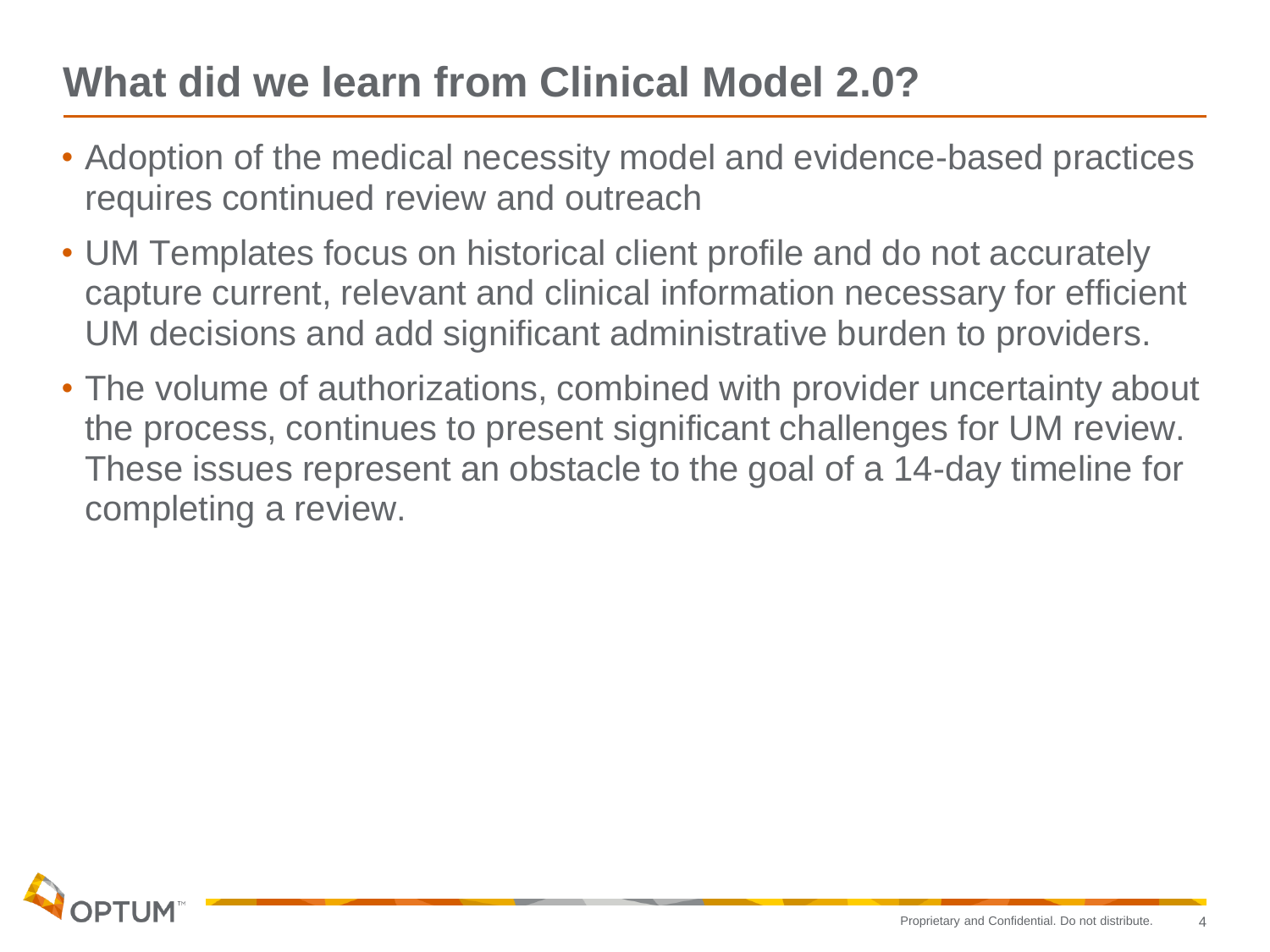# **Clinical 2.1 Changes**

- Move some Category 3 services to Category 4 with pre-determined parameters for authorization
	- Case Management
	- Peer Support
- Use a new Service Request Form which will replace the old UM Template which streamlines the request for authorization
- Revised Level of Care Guidelines will add clarity on:
	- CBRS
	- Case Management
	- Peer Support Services
	- OP Psychotherapy Extended Sessions

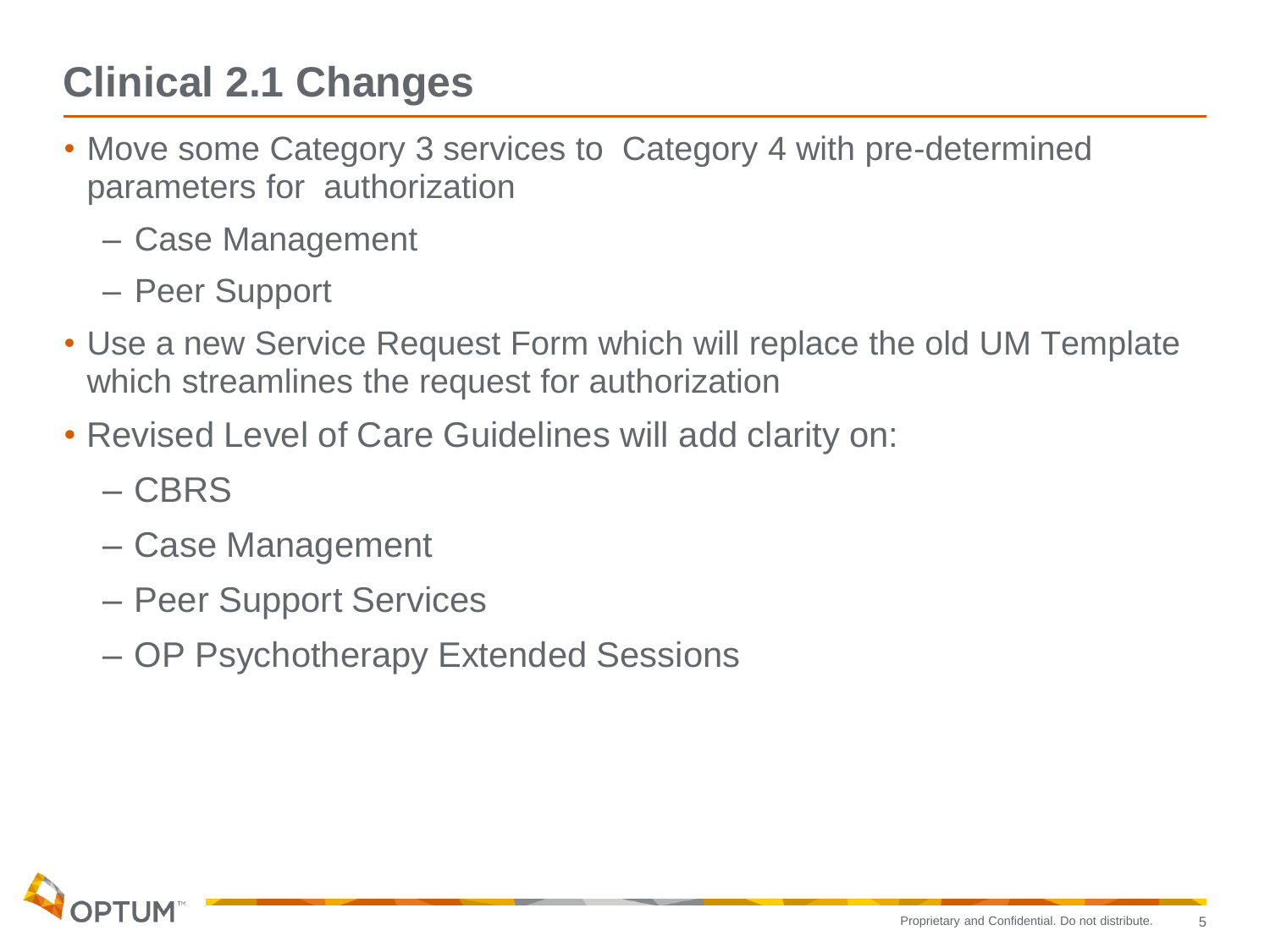### **Changes to Category 4**

*Case Management*

*Peer Support*

# **CLINICAL MODEL 2.1**

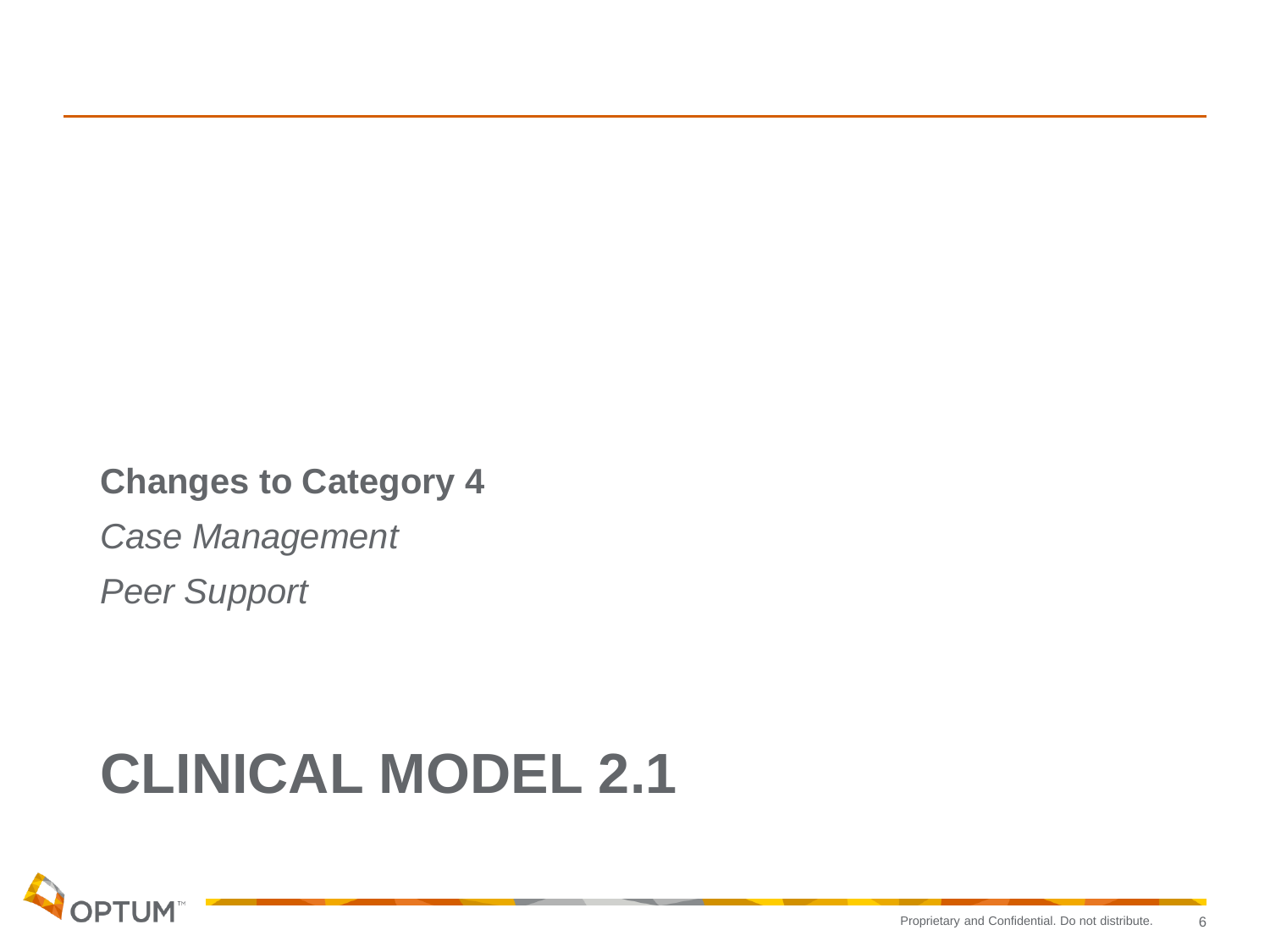## *Updated* Service Categories

- Category 4
	- *Case Management (T1017, H0006)*
		- *Behavioral Health, Substance Abuse*
	- *Peer Support Services (PSS) (H0038)*
	- Crisis Services (H2011)
		- Crisis services should be used at the time of the crisis
		- Authorization for crisis services is completed on a retrospective basis (after the crisis)
	- Treatment Plan: the following services may bill using H0032
		- Peer Support Services, Case Management, CBRS
	- Extended Office Visits
		- May be used for EMDR
	- BH Assessment (H0031, includes PECFAS/CAFAS)

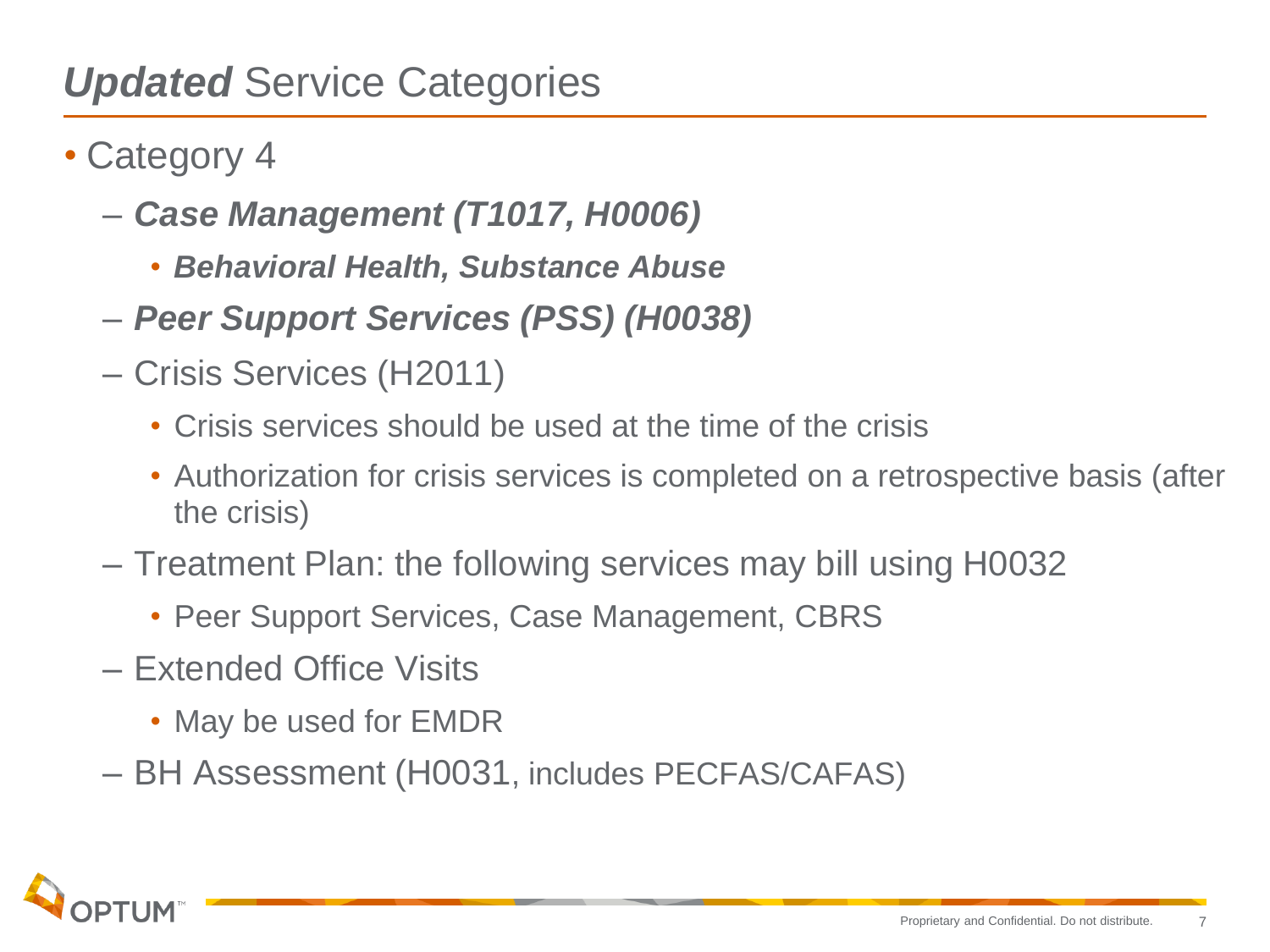# *New* Category 4 Thresholds (Per Member)

| <b>Case Management (Old)</b>                                                                                                                                                                                                 | <b>Case Management (New)</b>                                                                                                                                                                                           |
|------------------------------------------------------------------------------------------------------------------------------------------------------------------------------------------------------------------------------|------------------------------------------------------------------------------------------------------------------------------------------------------------------------------------------------------------------------|
| • Prior authorization via UM template<br>required every 90 days for up to 54 hours<br>per calendar year<br>• Additional services must be authorized<br>• Prior authorization process<br>• Address denial vs. dispute process | Threshold will be 60 hours per calendar<br>$\bullet$<br><u>year</u><br>• No prior authorization required<br>• Address denial vs. dispute process<br>• Service request form will be used<br>for services above 60 hours |
| Peer Support (Old)                                                                                                                                                                                                           | Peer Support (New)                                                                                                                                                                                                     |
| . Threshold is 2 hours per week up to 9<br>months                                                                                                                                                                            | . Threshold will be 2 hours per week for 12<br>months (a full calendar year)                                                                                                                                           |
| • Additional services must be authorized                                                                                                                                                                                     | • No prior authorization required                                                                                                                                                                                      |
| • Prior authorization process                                                                                                                                                                                                | • Address denial vs. dispute process                                                                                                                                                                                   |
| • Address denial vs. dispute process                                                                                                                                                                                         | • Service request form will be used<br>for services above 104 hours                                                                                                                                                    |

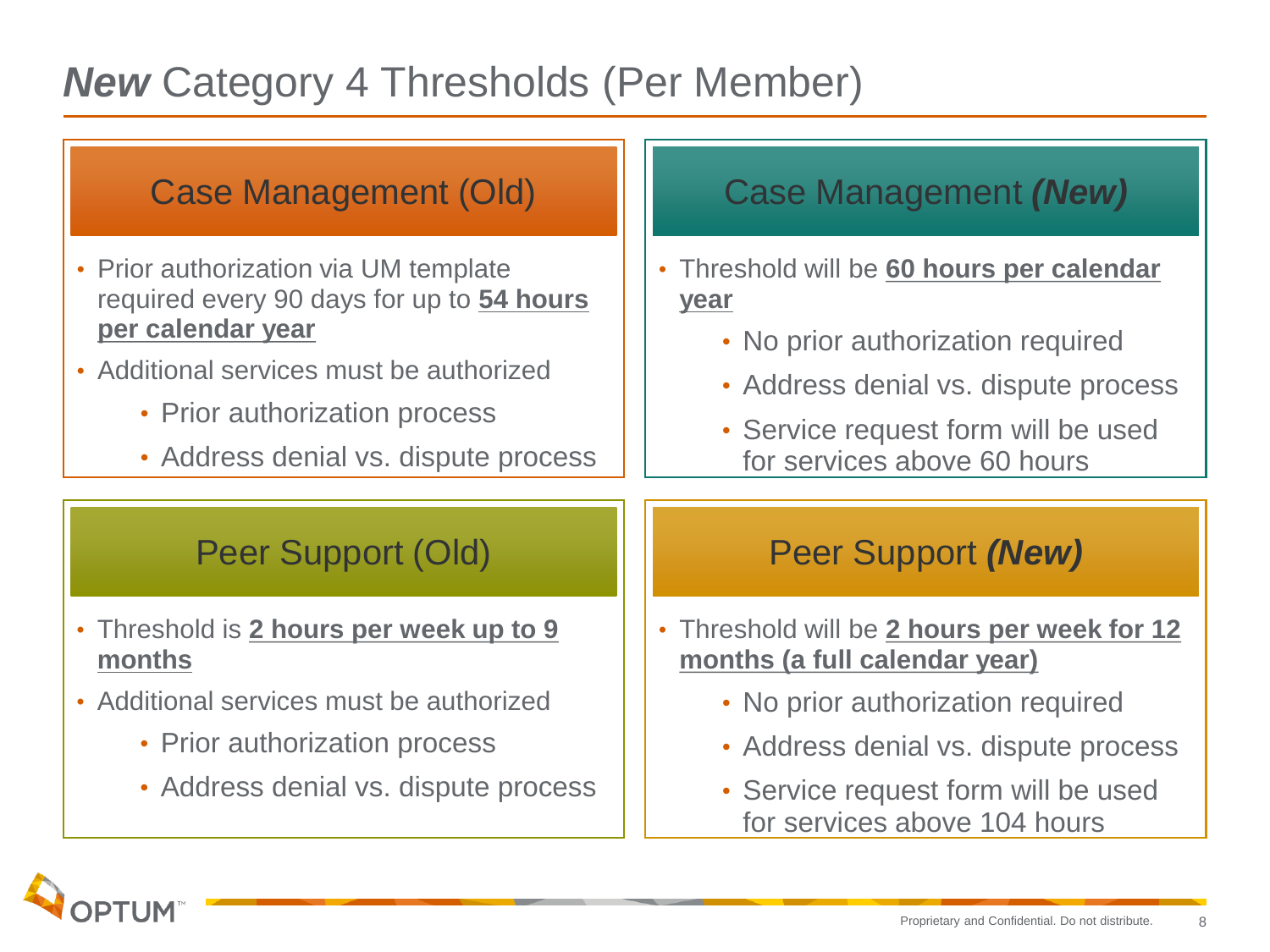**New Service Request Form (for submitting requests for service)**

# **CLINICAL MODEL 2.1**

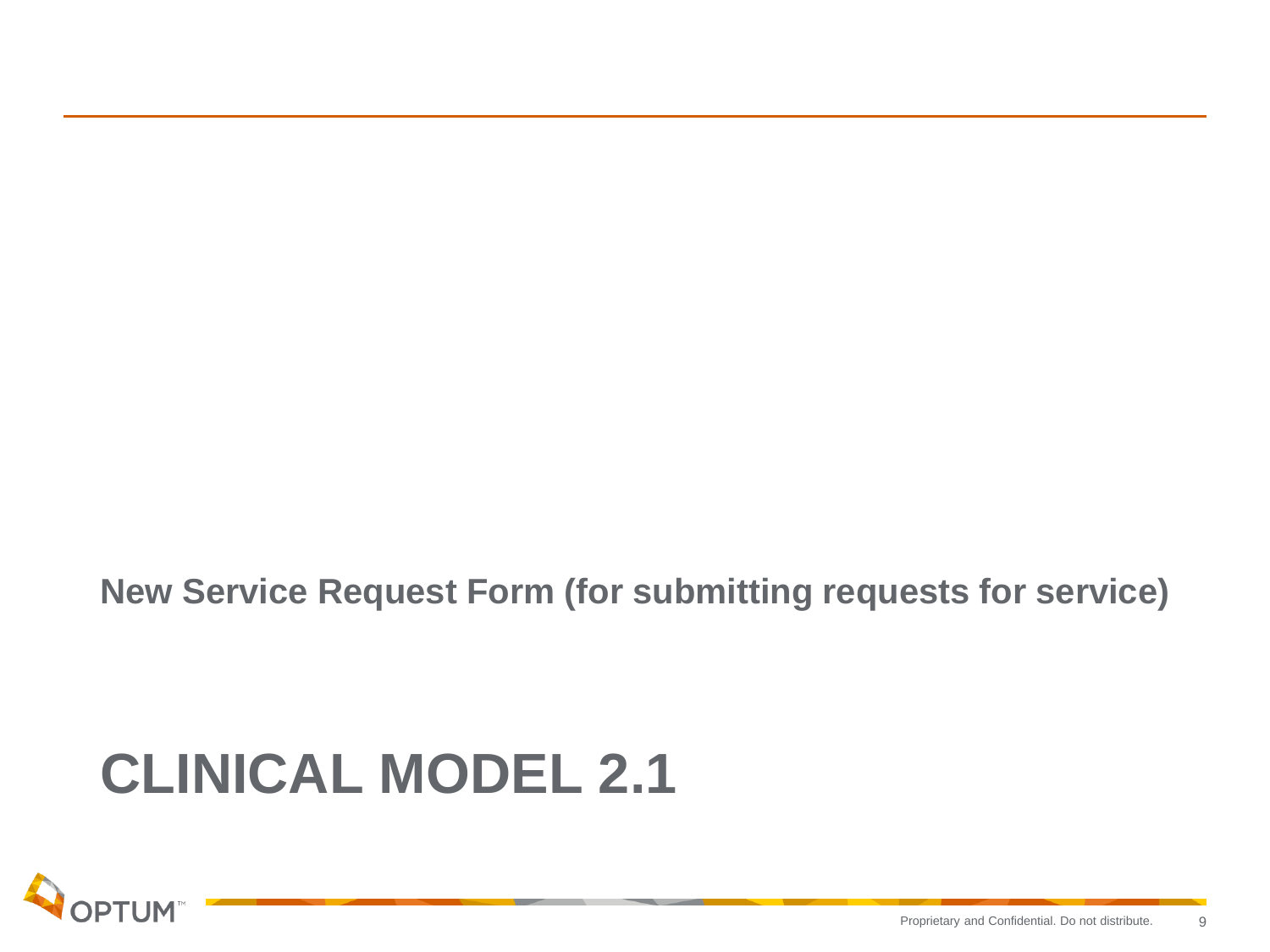# Why we changed it: *New* Service Request Form

- Continue to implement new processes and documentation to reduce the administrative burden for our providers
- Create documentation that better aligns with measured outcomes, best practices and use of evidence-based practices
- Increase consistency in clinical review by designing a form that highlights the current health condition of the member rather than capturing historical information
- Form provides an easy flow format that allows for simple addition of information in a single section for continued service coverage requests
	- Disclaimer any key updates such as diagnosis, agency, functioning must be updated in initial section

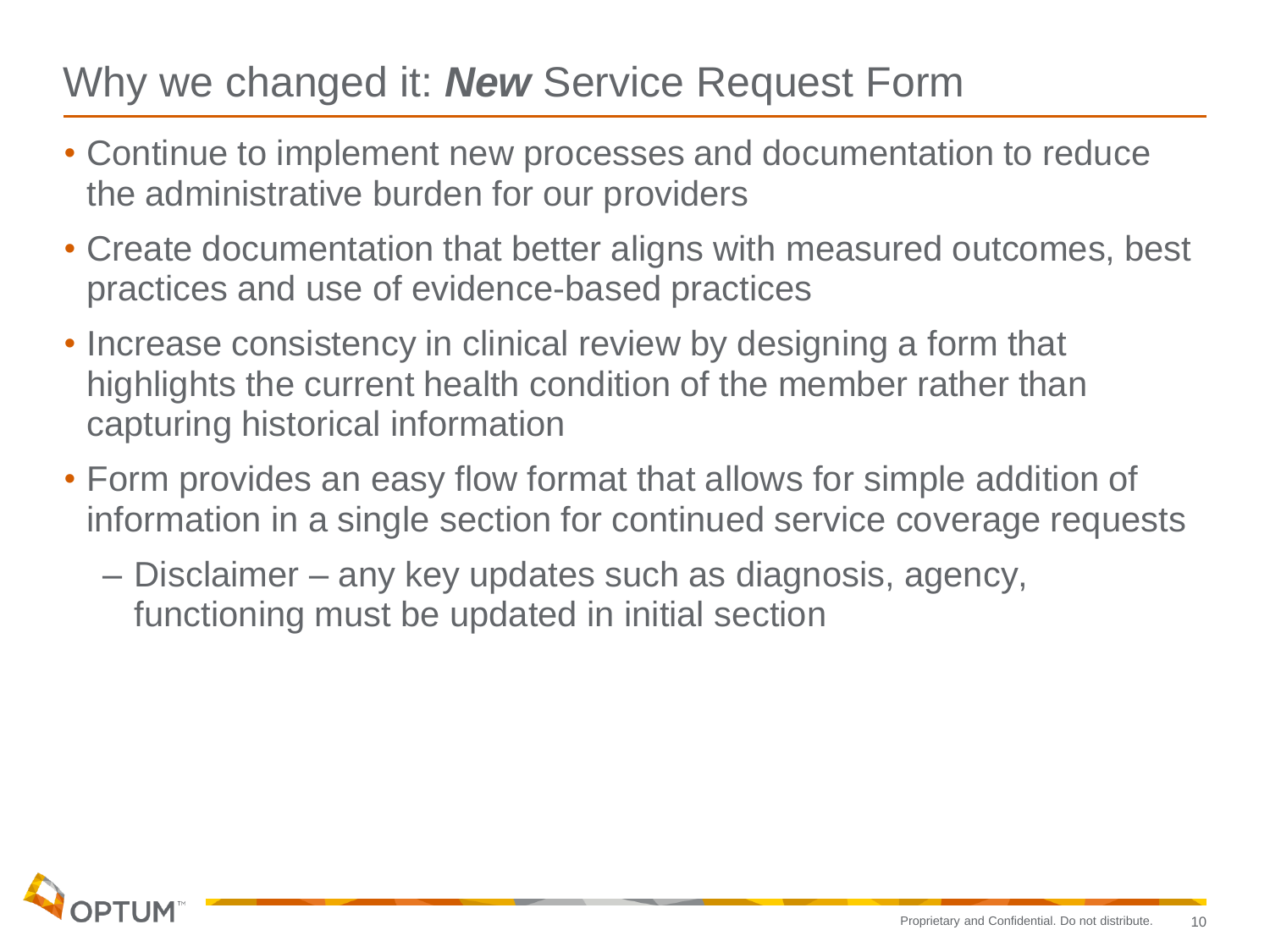# **Reference Guide for Evidence Based Practice (EBP)**

### **Medical Necessity**

- The State of Idaho's regulatory definition of medical necessity:
	- Location of definition: IDAPA 16.03.09.011.16: <http://adminrules.idaho.gov/rules/current/16/0309.pdf>
- Early Periodic Screening, Diagnosis, and Treatment (EPSDT) Services
	- Location of definition: IDAPA 16.03.09.880: <http://adminrules.idaho.gov/rules/2014/16/0309.pdf>
- The Optum Idaho Provider Manual defines medical necessity on page 16:
	- Location of manual: [https://m1.optumidaho.com/c/document\\_library/get\\_file?uuid=852658a4-9743-4700](https://m1.optumidaho.com/c/document_library/get_file?uuid=852658a4-9743-4700-a850-7ef7cd19ebb2&groupId=110293) [a850-7ef7cd19ebb2&groupId=110293](https://m1.optumidaho.com/c/document_library/get_file?uuid=852658a4-9743-4700-a850-7ef7cd19ebb2&groupId=110293)

### **Best Practice Guidelines**

• Links to the Best Practice Guidelines are located on the Optum website, Provider Express. Guidelines are always accessible at: <https://www.providerexpress.com/html/guidelines/preferredPracticeGuidelines/index.html>

### **Level of Care Guidelines**

- Optum Idaho Level of Care Guidelines are reviewed and approved by both Optum and the Idaho Department of Health and Welfare (IDHW)
- These guidelines are always accessible at: <https://m1.optumidaho.com/web/optumidaho/providers> Provider tab > Guidelines and Policies > Level of Care Guidelines

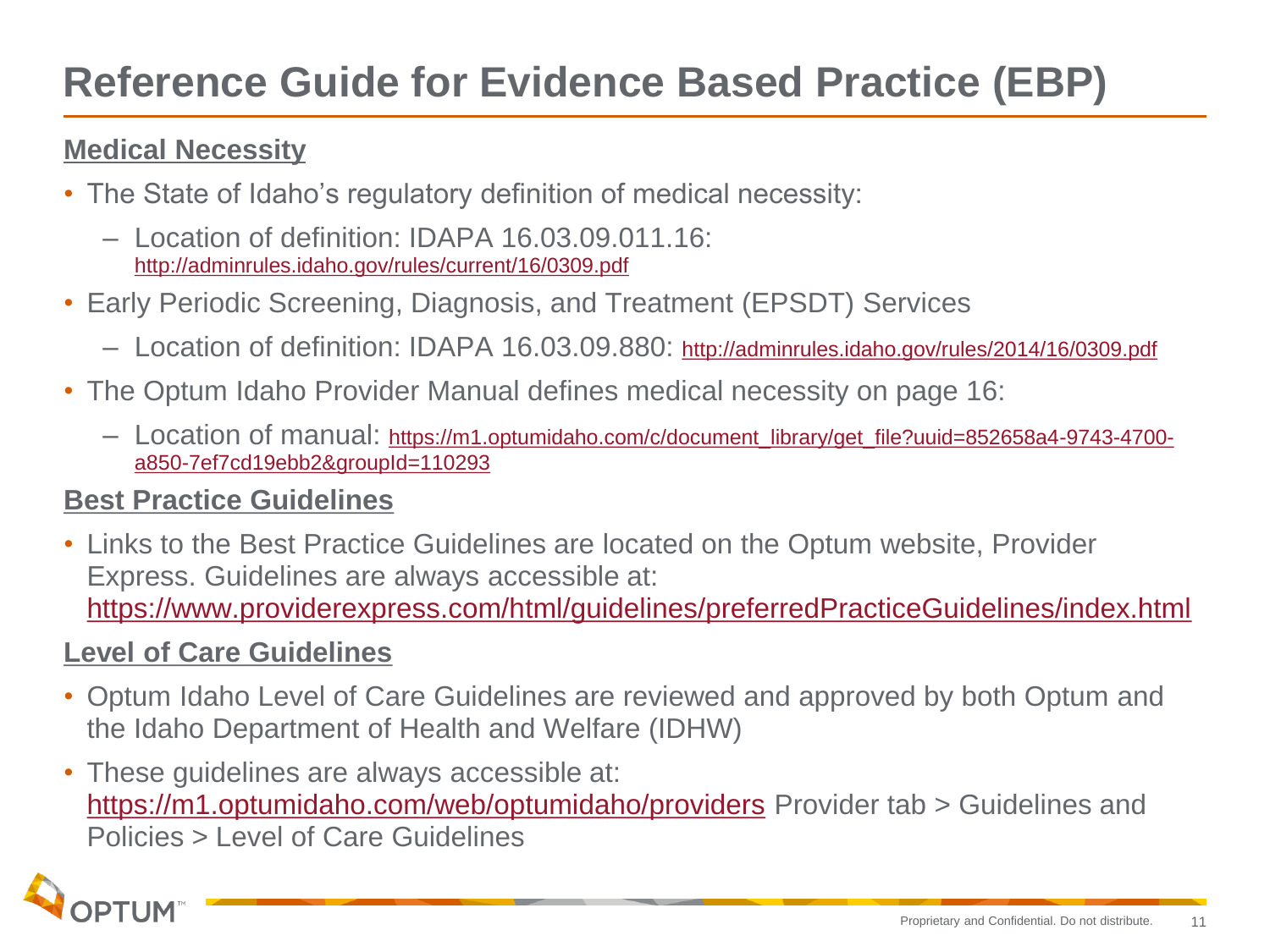# How we changed it: *New* Service Request Form

**The current utilization management (UM) template will be retired on August 15th, 2015. New requests for service may be submitted 2-3 weeks prior to the expiration of the existing authorization using the new Service Request Form:**

### **Adult**

- Initial Service Request
	- Eligibility Criteria
	- Safety
	- Appropriateness of Service
	- Medical Necessity
		- Specific areas on CBRS, Case Management, and Peer Support
- Continued Service Criteria
	- For Continued Service Requests only
- Discharge Criteria

### **Child/Adolescent**

- Initial Service Request
	- Eligibility Criteria
	- Safety
	- Appropriateness of Service
	- Medical Necessity
		- Specific areas on CBRS, Case Management
- Parental/Caregiver Participation
- Continued Service Criteria
	- For Continued Service Requests only
- Discharge Criteria

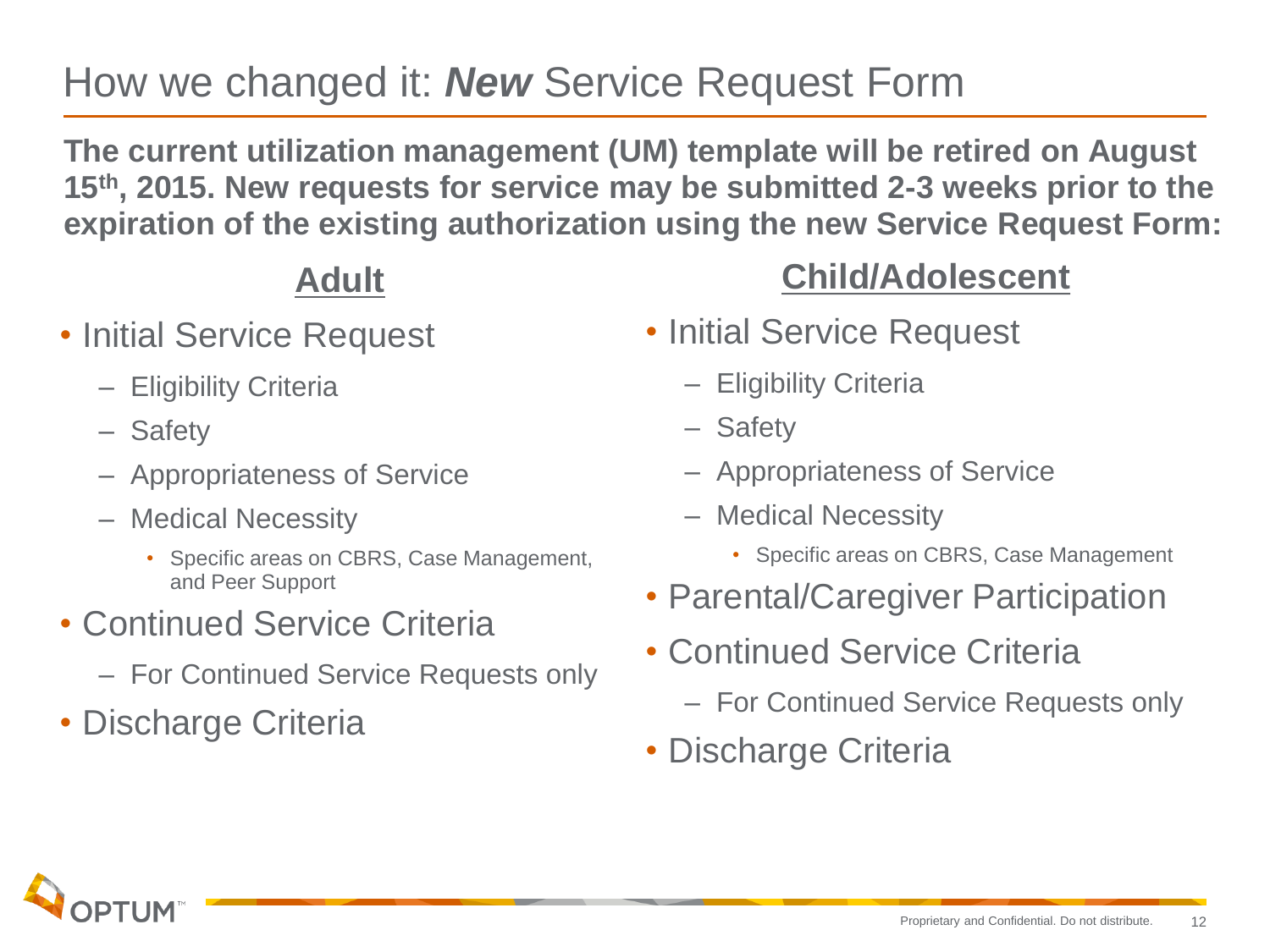# **Guiding Principles for the New Service Request Form**

- Starting using the form as soon as possible to become familiar with the format. The current UM template will be discontinued officially on August 15<sup>th</sup>.
- Evidence Based Practices (EBP) are a key focus for the new form. Reference Best Practices, Medical Necessity definition, and Level of Care Guidelines (LOCGs) on the Optum Idaho website.
- Keep focus on Current, Clinical, and Relevant client goals and medical condition
- Keep historical profile to a minimum with an emphasis on the member's last year of functioning
- Provide an accurate reporting of all services to date
- **Transition Support**
- We are available to help support the transition to this new form and answer questions
- There will also be four examples of initial and continued service requests for both Adults and Child/Adolescent under Provider Training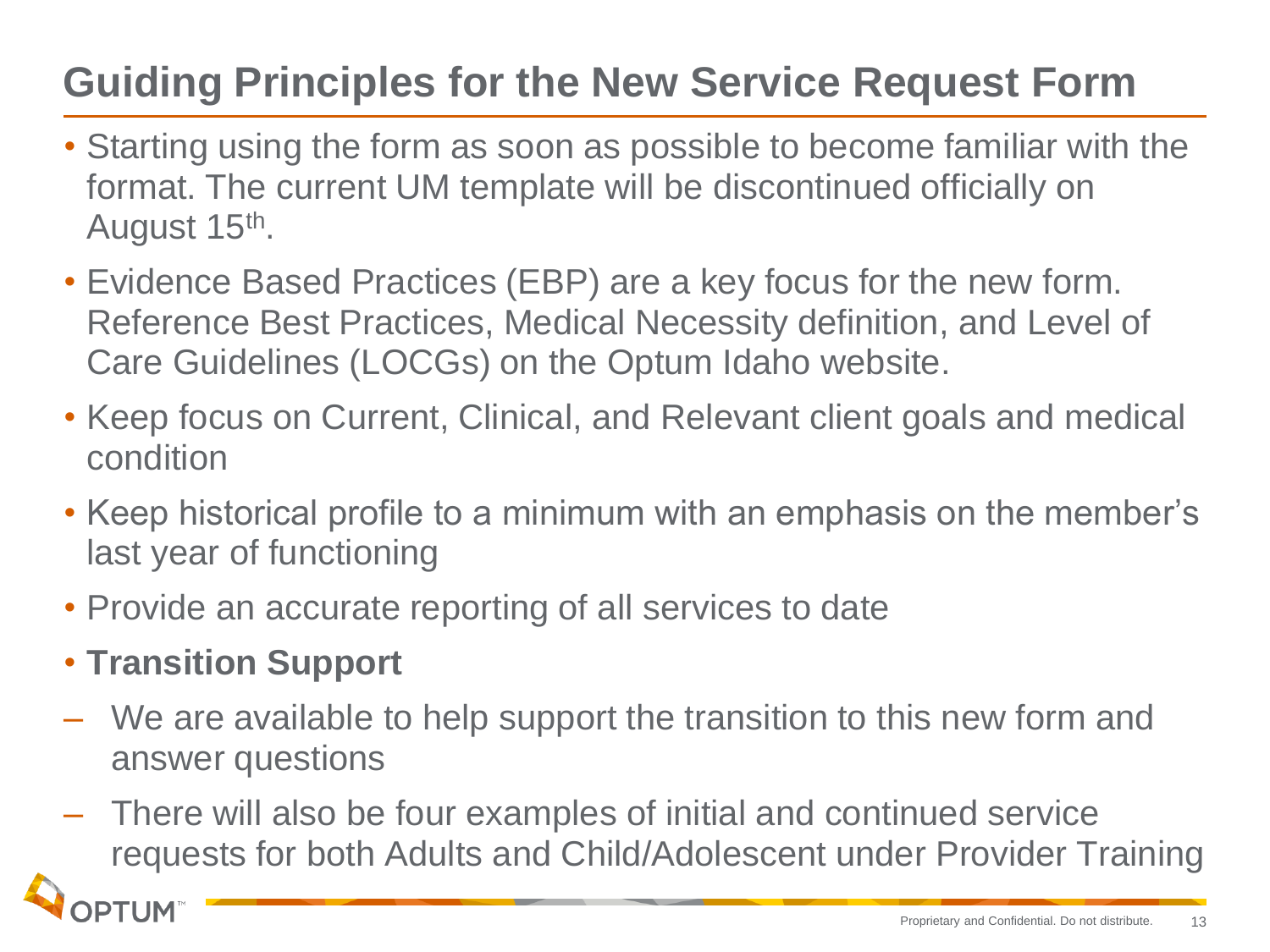**Using the New Service Request Form: A Case Study**

# **CLINICAL MODEL 2.1**

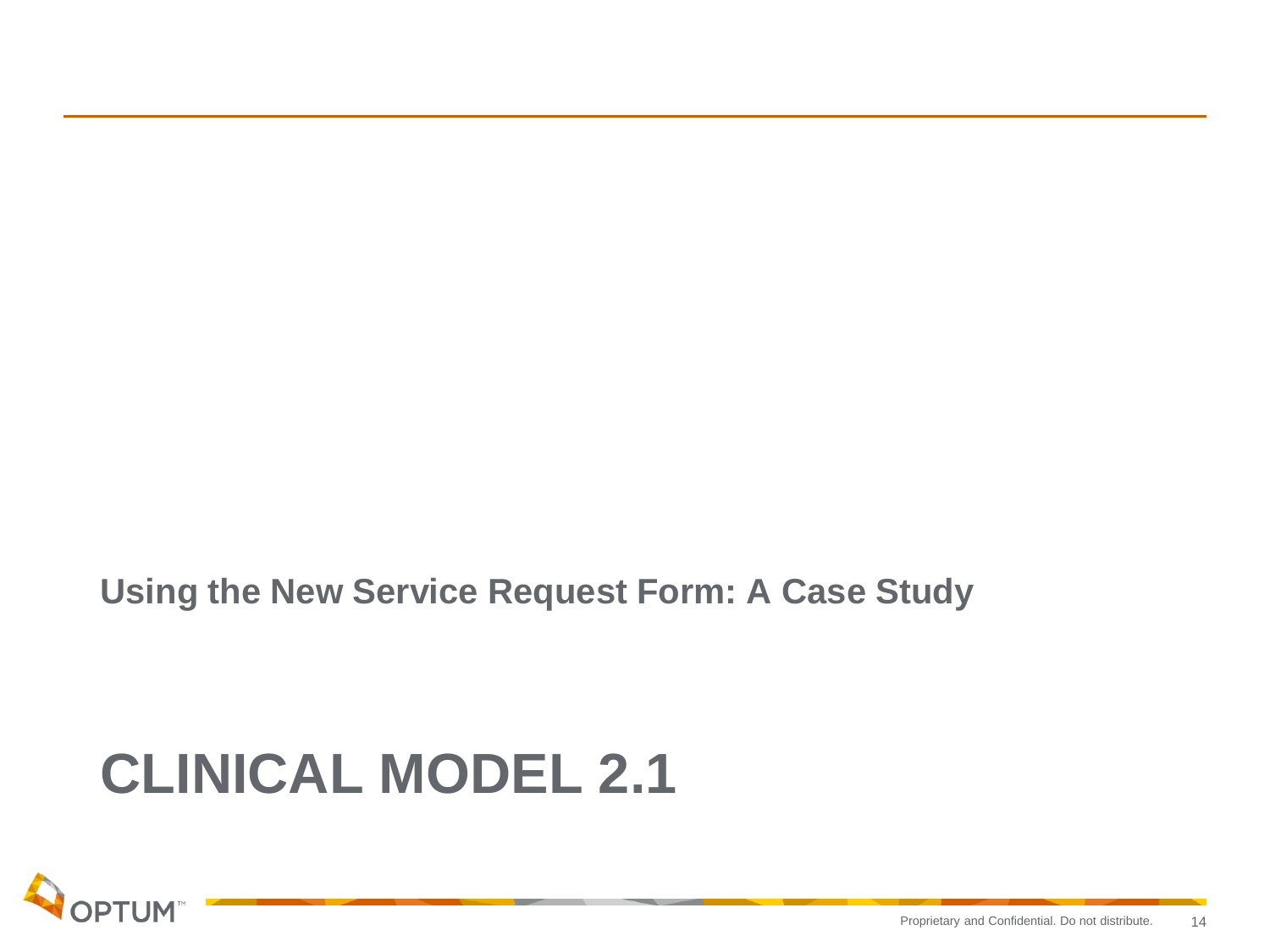$\blacktriangle$ 

| <b>OPTUM</b>                                                                                                                                                                                       |  |
|----------------------------------------------------------------------------------------------------------------------------------------------------------------------------------------------------|--|
| <b>IDAHO SERVICE REQUEST FORM</b>                                                                                                                                                                  |  |
| (Note the form will expand as needed)                                                                                                                                                              |  |
| Type of Request: _____Initial Service Request __X__Continued Service Review                                                                                                                        |  |
| Adult X Adolescent<br>Child<br>Select Age group:                                                                                                                                                   |  |
| Section 1: Eligibility Criteria (please fill out for both Initial Service and Continued Services)                                                                                                  |  |
| <b>Eligibility</b>                                                                                                                                                                                 |  |
| Date: 6/22/15                                                                                                                                                                                      |  |
| Member's Name: John Smith<br>Date of Birth: 1/18/71                                                                                                                                                |  |
| Member's Parent/Legal Guardian: N/A                                                                                                                                                                |  |
| Medicaid ID: 9999999999                                                                                                                                                                            |  |
| Provider Name: Joe Brown<br>Credentials (e.g. LPC, LMSW, B.A.): LPC                                                                                                                                |  |
| Agency Name: Your Agency                                                                                                                                                                           |  |
| Provider/Agency Address: - 1415 Market St. Some Town Idaho, 83000                                                                                                                                  |  |
| Provider/Agency Phone Number (for call back if needed): 208-444-0000                                                                                                                               |  |
| <b>Requested Level of Care (LOC):</b>                                                                                                                                                              |  |
| X Community-Based Rehabilitation (CBRS) Requested Start Date of Service: 07/01/15                                                                                                                  |  |
| I agree to accept the 154 units over 90 days for this service Yes X No _ If no, please list the units you are<br>requesting for 90 days? ____________ If a consultation is requested, check here X |  |
| X Skills Training and Development/Partial Care. Adult Only Requested Start Date of Service: 07/01/15                                                                                               |  |
| I agree to accept the 480 units over 90 days for this service Yes X No the no, please list the units you are<br>requesting for 90 days? _________ If a consultation is requested, check here X     |  |
| Category 4 Services (Please indicate which service below. (You will be receiving a callback from a<br><b>Care Advocate)</b>                                                                        |  |
| X Case Management. Units Requested 24 Requested Start Date of Service: 07/01/15                                                                                                                    |  |
| <b>__ Peer Support Services.</b> Units Requested ______ Requested Start Date of Service: XX/XX/XX                                                                                                  |  |



1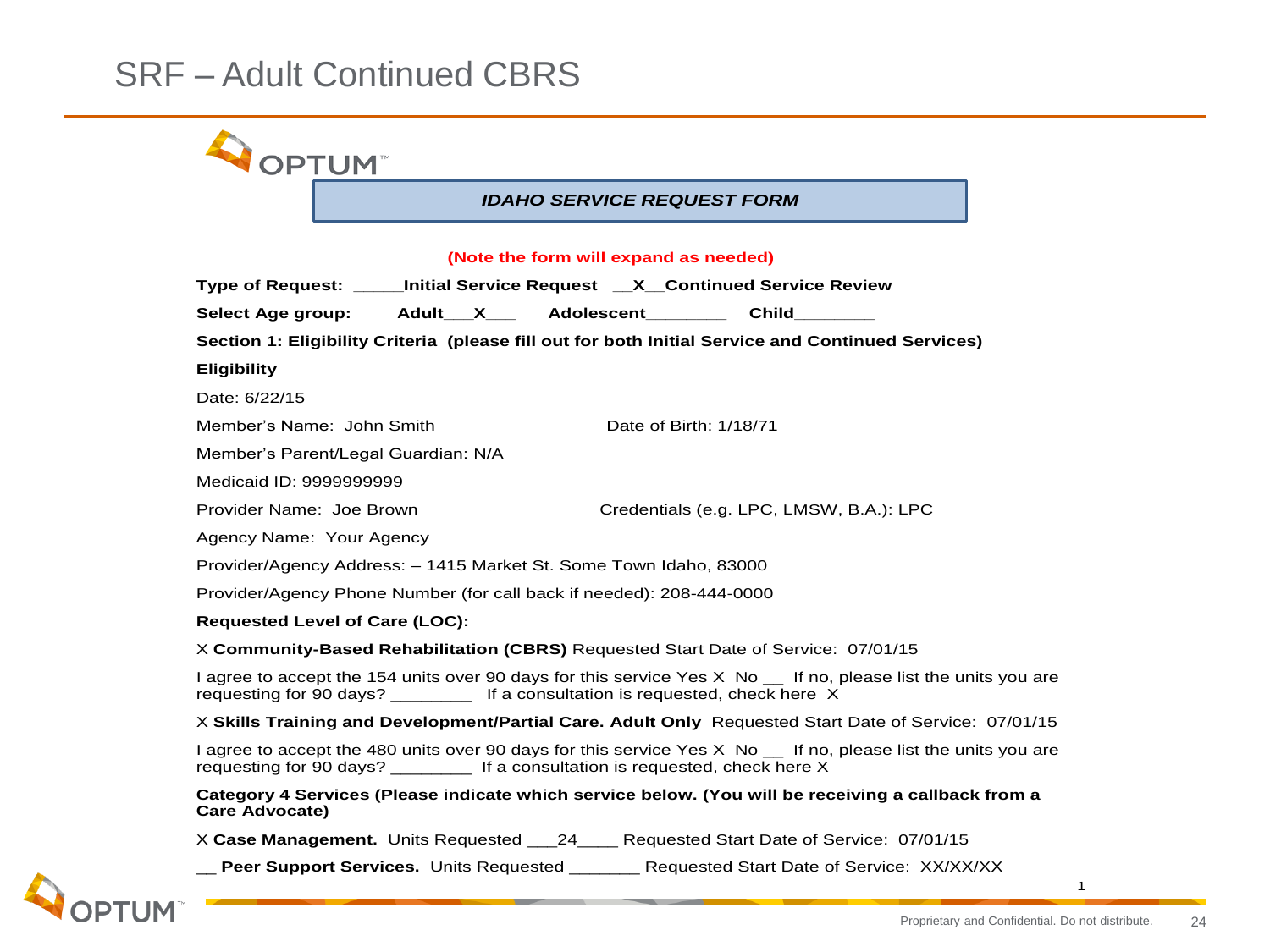**Extended Office.** Additional Units Requested **Requested Date of Service: XX/XX/XX** 

**Treatment Plan.** Units Requested **Requested Date of Service: XX/XX/XX** 

**Behavioral Health Assessment (CAFAS-PECFAS)**. Units Requested **Requested Date of Service: XX/XX/XX** 

**Crisis Management.** Units Requested **Date of Service as Provided: XX/XX/XX** 

#### **Safety**

**Is the member at imminent risk of harm to self or others?** 

**Yes** No X \*If yes, the member should be referred to a higher level of care.

If yes, what are the specific thoughts, behaviors and plans?

**Does the member have any co-occurring behavioral health or medical conditions that cannot be safely and effectively managed at this level of care?**

**Yes** \_\_ **No** \_X\_ \*If yes, the member should be referred to a higher level of care.

#### **Child/Adolescent Requests Only**

**Is the member in alternative out of home placement?** 

**Yes** No Enter type of placement and date started:

**Has the caregiver agreed to participate in the requested services?**

**Yes** \_\_ **No** \_\_

**Is the member's level of functioning impacted by rejection or separation and/or a history of abandonment and loss?**

**Yes** No If yes, please specify:

#### **Appropriateness of Services**

**What is the member's key behavioral health diagnostic, treatment and/or service history including duration of symptoms and services over the last 12 months? (Limit information to what is most clinically relevant to this service request)** (Please summarize briefly).

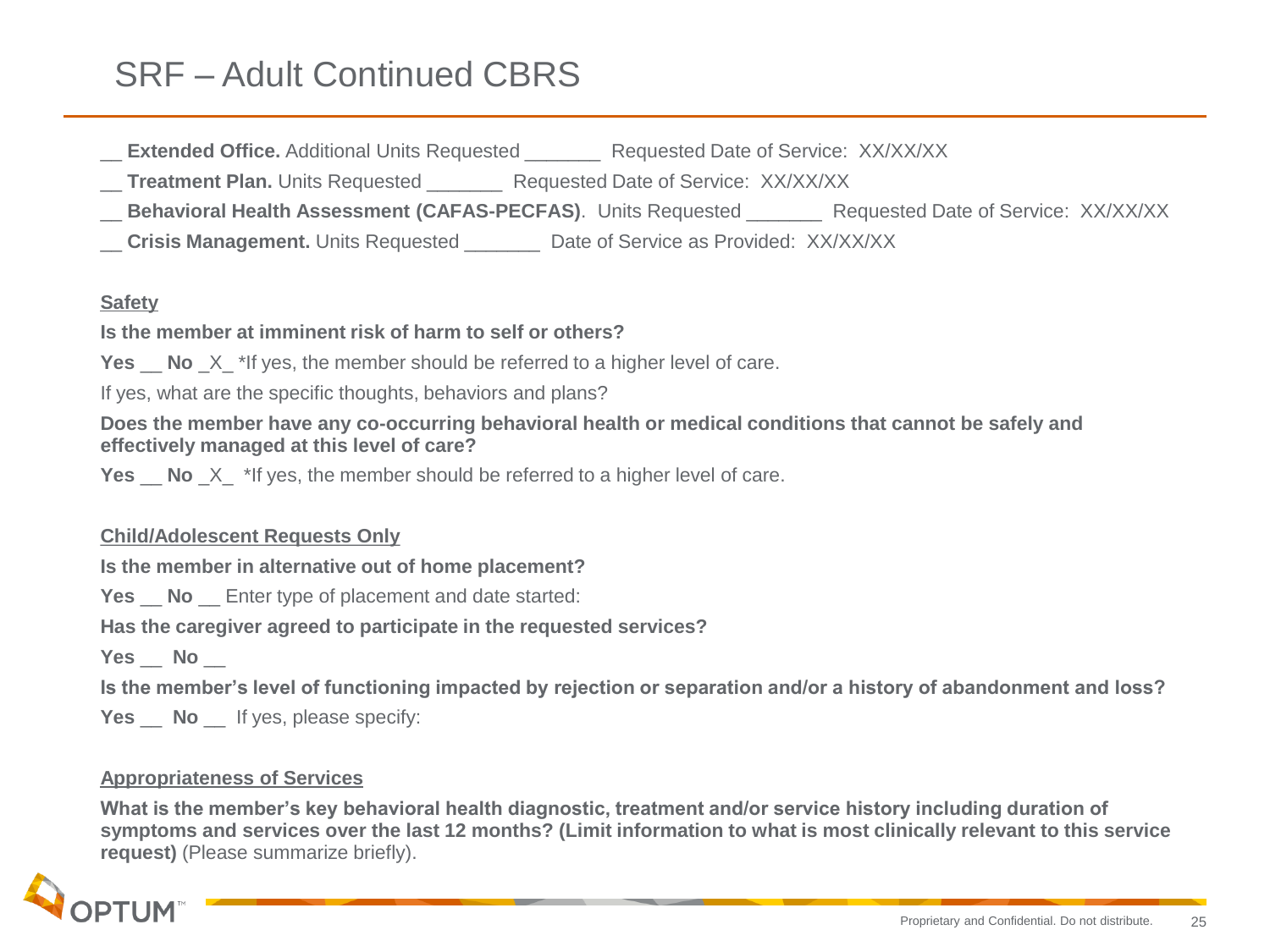Client reports having "PSR" services through Green Water Counseling from approximately 2005 to about 2009. He believes every day for about two hours per day.

He is presently seeing a therapist two times per week to ensure he is on track, not self-medicating, has a place to work through and discuss and process his symptoms, build insight and increase awareness related to his dual diagnoses.

He was released from jail in mid-November and at that time was ordered to Level I SUD treatment. However, he was recently was released from drug and alcohol groups because he was not benefitting from those groups and provided with individual psychotherapy. He reports severe and chronic pain and feels this is preventing him from moving forward with treatment.

**Update 7/18/15:** Client has been receiving on average 6 hours per week of CBRS since his initial request in March 2015. Client has continued to attend therapy 2 times per week to address his symptomology, drug use history, and trauma related issues. Client continues to have daily difficulty with integrating into the community and daily life given his significant mental health issues, long prison history and the absence of any type of social and/or familial connections.

#### **Is the member receiving current behavioral health services from another program/provider such as Developmentally Disabled (DD)services, Individualized Education Plan (IEP), Substance Use Disorders (SUDs) treatment, Counseling?**

**Yes**  $X$  **No** If yes, please specify where and by whom:

Drug and alcohol counseling; MH psychotherapy with Your Agency; Sundance for home health services coming in to his home for about four total hours per day. Two hours in the morning and two hours in the evening. They do medication monitoring, light housework, getting to some of his appointments, etc.

**Update 7/18/15:** Drug and alcohol counseling with Your Agency was discontinued due to lack of benefit; client continues with intensive psychotherapy with Your Agency and PCS services with Sundance Home Health.

#### **Does the member have difficulty functioning in any of the following areas?**

\_X\_ Vocational/Educational \_\_ Financial \_\_ Family \_X\_ Social Supports \_X\_ Basic Living Skills

Housing Community/Legal X Health/Medical Relationships

#### **Specify impairment and/or behavioral disturbances in the above marked areas**:

Unable to work due to his disabilities; vocational plans are unrealistic given severity of current presentation of symptoms. Currently on felony probation with approx. 11 felonies on his record. Most legal issue have been related to untreated MH issues. Absence of social supports due to MH issues and long term incarceration; multiple and severe medical issues impairing his health and ability to maintain basic living skills with consistency.

**Update 7/18/15:** Employment and vocational plans remain limited given the severity of his symptomology and related behaviors. Social supports remain relatively limited at this time.

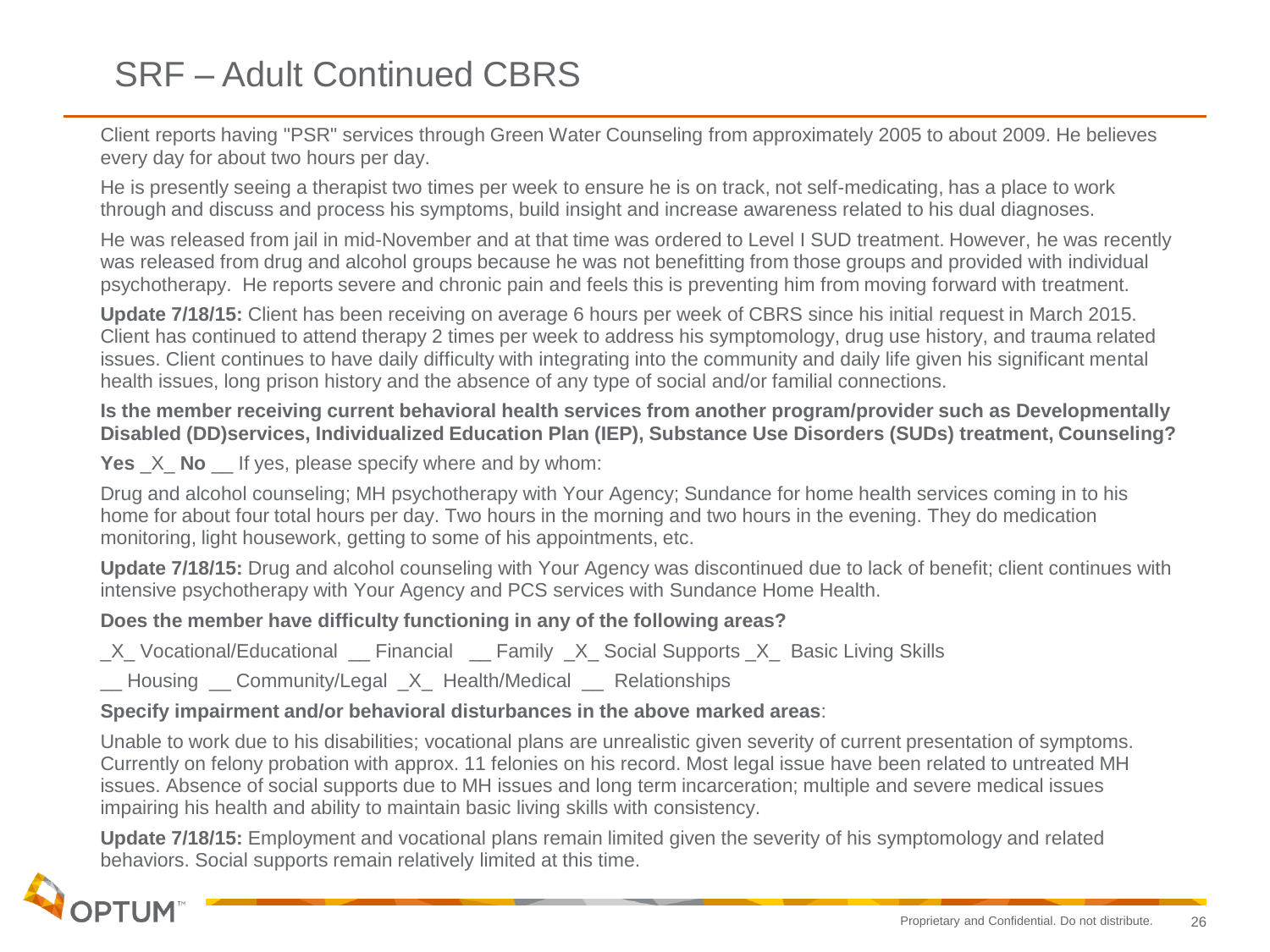given client tendency to avoid social interactions due to reported feelings of inadequacy and ongoing presentation of his selfexpressed "prison mentality". Client remains of felony probation although is following-through all mandates at this time. Client physical health is stabilized inclusive of following all medical recommendations, medication adherence, and cooperating with PCS providers in the home.

**Provide a functional baseline for the member. What was the age of onset of his/her mental disorder (duration)? What was the highest level of functioning for him/her ?** (e.g. has member been able to work, go to school, live independently, etc at some point in their life) (Please specify if known):

Client has not had a level of functioning which has allowed him to live independently

#### **Which current behaviors and symptoms are the main focus of treatment?** (Please summarize):

Client experiences interfering symptoms to include thinking people are out to get him, hearing voices, thinking television is talking to him and general paranoid thinking. He reports he hears voices or hears television talking to him frequently. He worries about past legal problems, believes he has PTSD and wants to make it right. He will dwell on this for hours and days at a time. His legal problems have often been the result of reacting to voices or thoughts in his head. He shares that he has beliefs that others do not have or would think are odd. Client has spent many years of his life in jail. Often he gets into trouble for things that are not intentional and are the result of his symptoms and/or self-medicating behaviors. Client has an odd and unusual presentation when he is in public and sometimes this intimidates or scares people.

**Update 7/18/15:** Client continues to experience auditory hallucinations inclusive of paranoiac thoughts. Client is now able to verbalize these events to his workers in an effort to use grounding/reality checking more regularly. PTSD history is continued to be addressed in therapy and utilization of skills to address anxiety are beginning to emerge with prompt. Daily coping skills are being addressed regularly in terms of managing ruminative behaviors associated with his legal and incarceration history inclusive of addressing his self-described "prison mentality". Client remains adamant in his desire to not reoffend and be incarcerated at this juncture. Client is not able to demonstrate a measurable ability to recognize how his behaviors impact his social functioning thus far however.

**What is the reason the member needs this service now?** (e.g. setbacks, changes in symptoms, event, etc…). (Please summarize):

At this time his sister and he are asking for these services and as many services as are available to him need to be provided to keep him out of jail and the hospital or prison. It would appear that while he has had some skills training in the past he has not really had intensive skills training and thus would significantly benefit from them.

**Update 7/18/15:** Client was originally hesitant about engaging in all mental services although is now able to express and demonstrate the benefits he has experienced over the last few months. Client appears to be more amenable to recognizing his role in facilitating his growth and thereby decreasing the potential for dependency on services has he previously

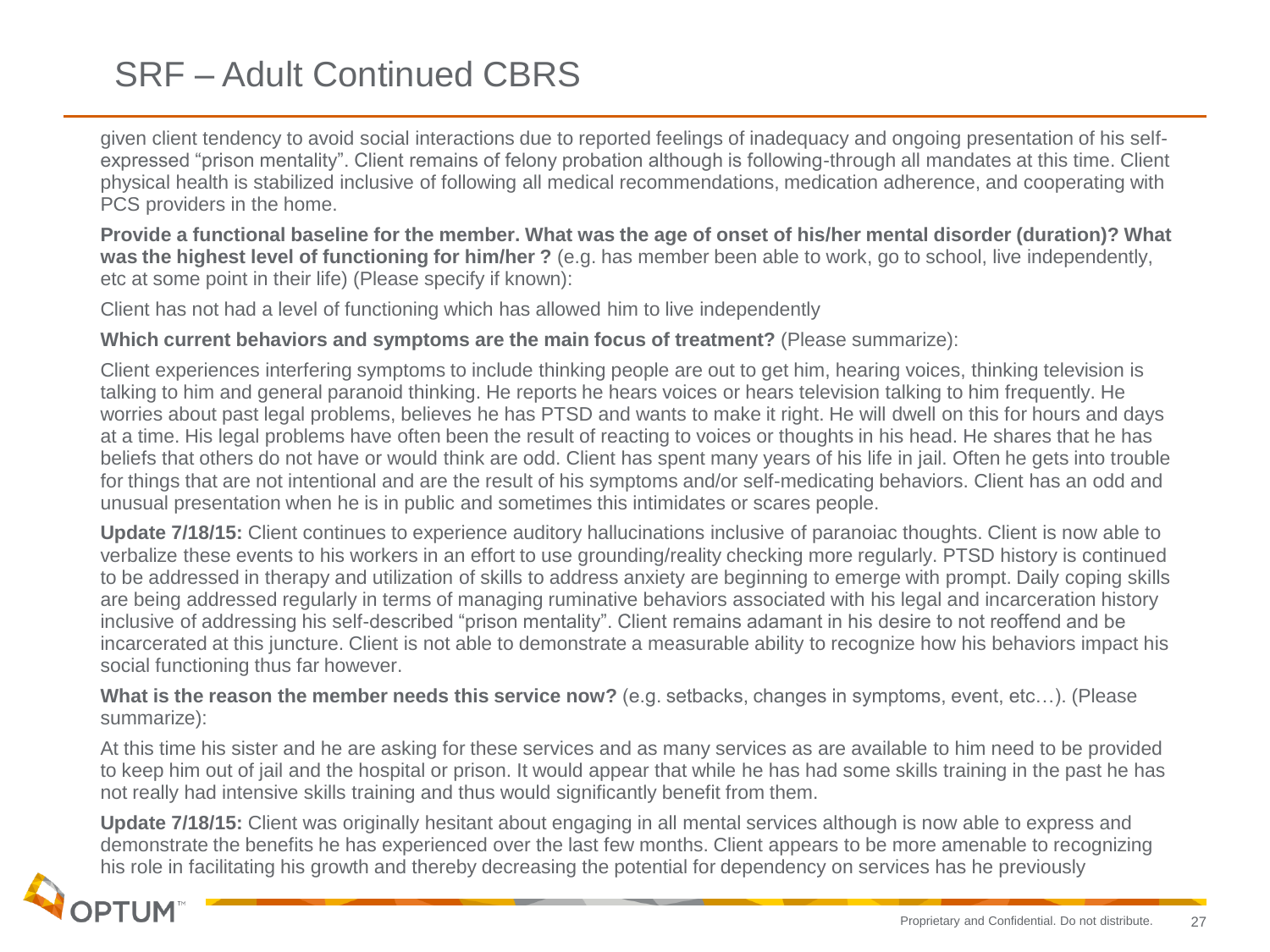experienced. However, Client continues to experience negative symptoms and related behaviors associated with his primary diagnosis of Schizophrenia. Given his long history of incarceration and trauma events, he will need continued skills development in combination with therapeutic intervention to obtain a reasonable level of independence

**What are the primary, specific and measurable goals the requested services will address over this review period ?**  (Complete for all services requested):

**Community-Based Rehabilitation (CBRS) Goals.** (Please list only if requesting service):

Develop/demonstrate the ability to cope effectively with his MH symptoms/behaviors

Develop/demonstrate 1-3 skills to identify suicidal ideation effectively.

Develop/demonstrate 1-3 skills to reduce/avoid tendency for incarceration or hospitalization

**Skills Training and Development/Partial Care Goals. (Adult Only)** (Please list only if requesting service):

Develop/demonstrate social communication skills

Conduct psycho-education on symptoms and demonstrate understanding of condition

Develop/demonstrate basic living skills at home

**Case Management Goals.** (Please list only if requesting service):

Ensure that member is linking to support services including medical, school, school IEP

Ensure that member is linking to community resources for basic living needs e.g. food, medical, dental, housing

**Peer Support Services Goals.** (Please list only if requesting service):

**Extended Office Goals.** (Please list only if requesting service):

**Treatment Plan: Identify rational for additional units.** (Please list only if requesting service):

**Behavioral Health Assessment (CAFAS-PECFAS): Identify rationale for additional units.** (Please list only if requesting service):

**Crisis Management**: **Summarize Crisis event.** (Please list only if requesting service):

**What are the planned service activities or interventions that will help the member attain his/her goals over this review period ?** (Complete to support goals on specific services above):

**Community-Based Rehabilitation (CBRS) Interventions.** (Please list only if requesting service):

Develop/practice a minimum of 1-3 strategies to address emergent symptoms and behaviors in the next 90-days.

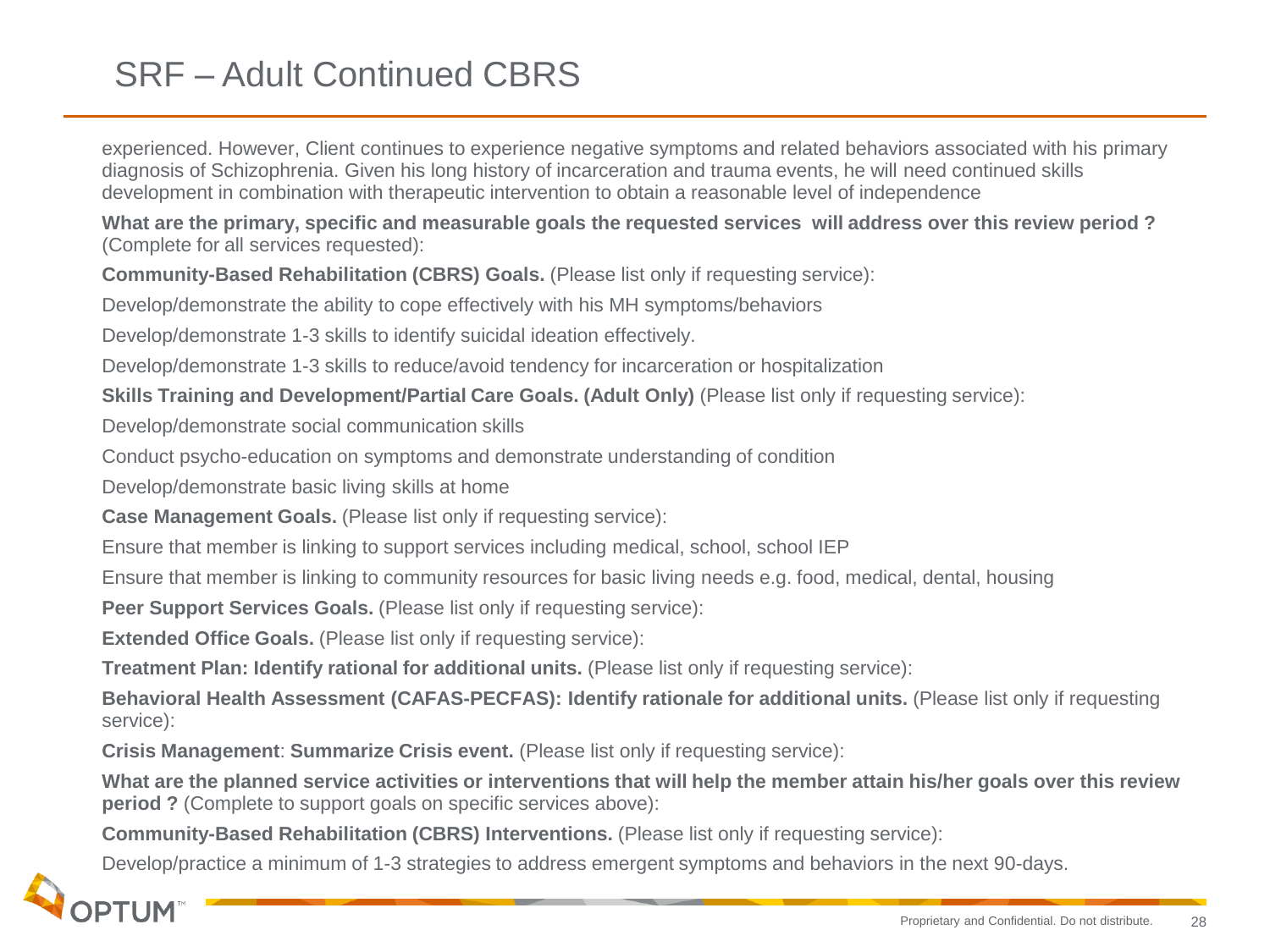Develop/practice a minimum of 1-3 strategies to address suicidality over the next 90-days

Develop/practice a minimum of 1-3 strategies to address situations or behaviors which have resulted in incarceration/hospitalization historically.

**Skills Training and Development/Partial Care Interventions. (Adult Only)** (Please list only if requesting service):

Role play social conversations and discuss weekly areas for improvement or practice

Discuss symptoms and address questions or concerns related to setbacks

Develop weekly schedule and shopping list and review for issues

**Case Management Interventions.** (Please list only if requesting service):

Identify and create a plan for linking to support services including medical, school, school IEP

Identify and create a plan for linking to community resources for basic living needs e.g. food, medical, dental, housing

**Peer Support Services Interventions.** (Please list only if requesting service):

**Extended Office Interventions.** (Please list only if requesting service):

**Has the member had any medical or psychiatric hospitalizations in the past 12 months?** 

**Yes**  $\chi$  **No** If yes, please specify reason, facility and dates. (indicate if frequent hospitalizations have been present in member treatment history):

Client has a history of hospitalization following his release from prison in September 2012; State Hospital 6/1/13 to 5/19/14 Admitted under code 18-212, for restoration of competency. Client reported that he would kill himself if he returned to prison and that when he is released to the community that he wants to drink alcohol. Mbr reports hearing voices.

Recently there was a concern that the client was decompensating sometime in January and there was a risk of him being hospitalized. Green Water Counseling personnel believed he might be suicidal and he was put on a watch. Client reports the following: When he went to the hospital a month or so ago he states he was not implying he wanted to die but "I was in so much pain, I didn't want to live." He has been placed in a suicide safe room while in prison in the past. He states that in 2012 he recalled thinking about jumping off of somewhere and wanting to die. He has in the past considered "feeding myself to the wolves." Voices do tell him to kill himself but he reports not since he was incarcerated. He recalls a history of voices telling him to bite himself to kill himself. While incarcerated he recalled more of this. When he has added stress or a lot of time on his hands this worsens.

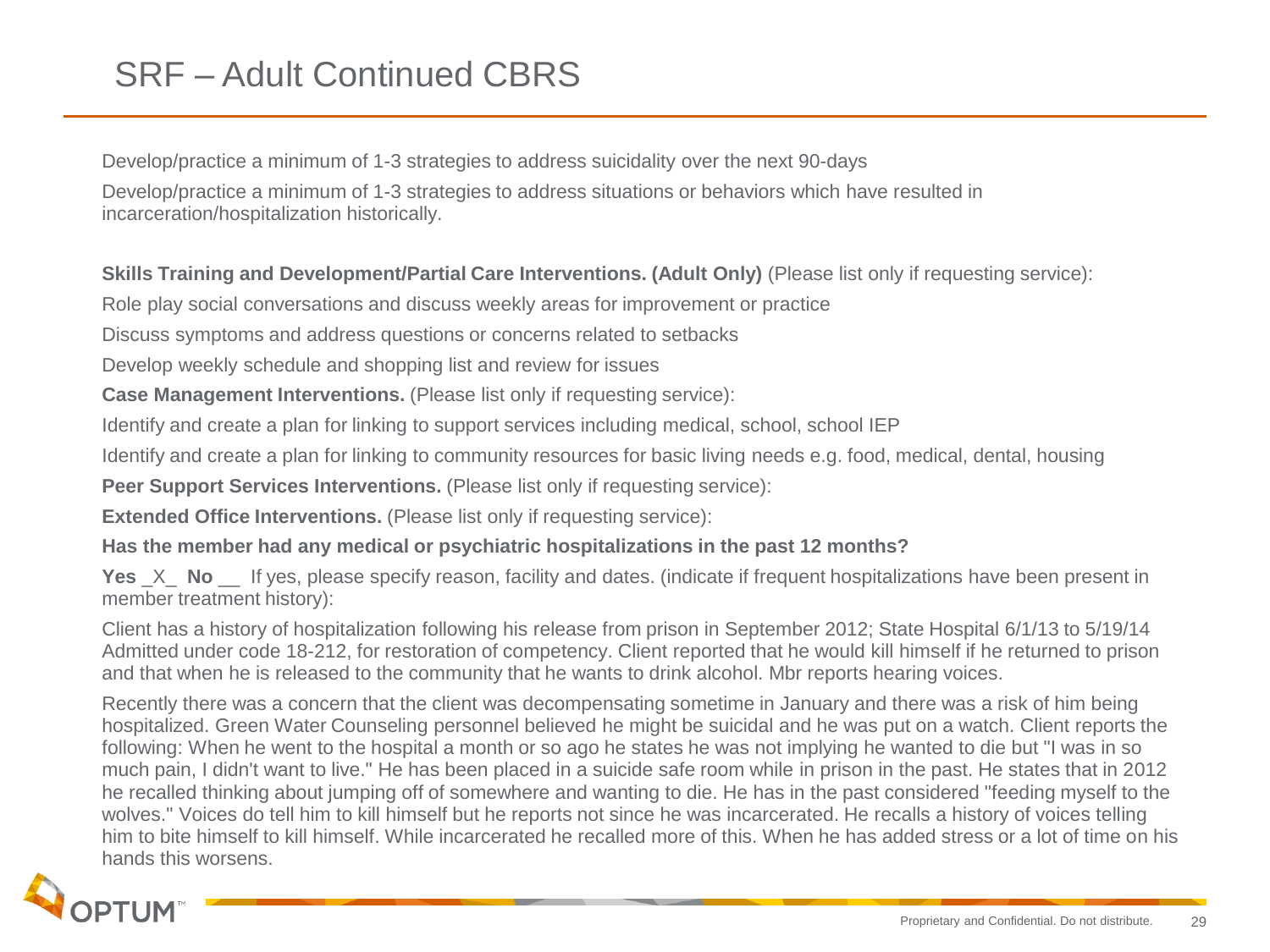#### **Is the member currently on medications?**

**Yes**  $\chi$  **No** If yes, please list all medical and psychiatric medications and dosage:

Oral Risperdal 2mg qam and 4mg qpm; Invega injection; Seroquel 100mg q 4 hours and 600mg Seroquel qhs. Zoloft 100mg qam; Etodolac 400mg bid

**Update 7/18/15:** No changes

**Is the member currently under the care of a medical practitioner for medication management?** (e.g. psychiatrist, psychiatric NP, PA, etc…)

**Yes** X **No** If yes, please specify name: Dr Bob

**Are you actively coordinating care with the Primary Care Physician (PCP) for this member?**

**Yes** X **No** If yes, please specify the PCP: Dr Jane

**Does the member have any available natural supports and resources ?** (e.g., family, community members, peers, other service providers, DD services):

**Yes** \_X\_ **No** \_\_ If yes, please specify: Sister

**Medically Necessary Services** 

**Primary Diagnosis:** Schizophrenia, unspecified type

**Diagnosis Code:** 295.90

**Additional Diagnosis:** Amphetamine use and dependence, unspecified in full remission

**Diagnosis Code:** 304.4

**Additional Diagnosis:** 

**Code:** 

**Medical Diagnosis** (list all):

Chronic physical pain. Hep C; COPD; GERD; obesity, hypertension

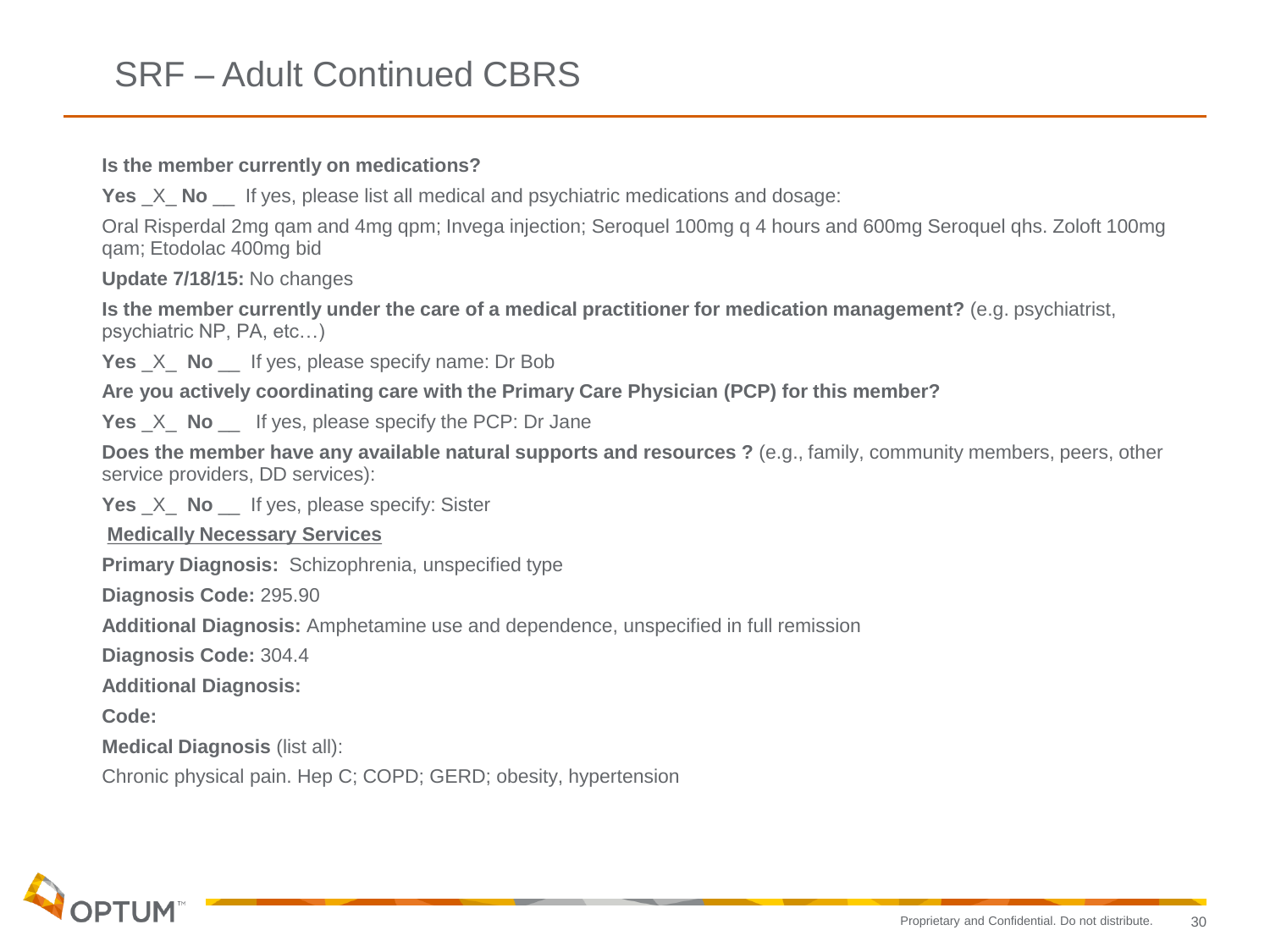#### **If requesting CBRS, please provide the following information:**

**Name the specific Best Practice Treatment Guideline that recommends the services provided by CBRS.** (refer to Optum Idaho website: Providers > Provider Guidelines and Policies > Optum Best Practice Guidelines):

#### **Please list Best Practice specific guideline, page and/or section:**

#### PRACTICE GUIDELINE FOR THE Treatment of Patients With Schizophrenia

#### C. SPECIFIC PSYCHOSOCIAL INTERVENTIONS

…" psychosocial interventions can improve the course of schizophrenia when integrated with psychopharmacological treatments. These interventions can provide additional benefits for patients in such areas as relapse prevention, improved coping skills, better social and vocational functioning, and ability to function more independently. While pharmacotherapy focuses on symptom diminution, psychosocial interventions may provide emotional support and address particular deficits associated with schizophrenia. Psychosocial treatments are interpersonal and call on various roles of the clinician: a manager to coordinate the services available within a treatment system, a teacher to provide education about the patient's disorder and how to cope with it, a friendly other to provide support and encouragement, a trained therapist to provide strategies for interpersonal enrichment, and a physician to provide biological treatments."

#### e) Social skills training

Social skills training is defined by the use of behavioral techniques or learning activities that enable patients to acquire instrumental and affiliative skills in domains required to meet the interpersonal, self-care, and coping demands of community life…

**If not conforming to a Best Practice Guideline, what is the clinical rationale for the exception?** (Please specify include assessment scores, etc…):

#### **If requesting Case Management, please provide the following information:**

Provide clinical rationale for why the member needs this service (e.g. why they can't link to needed social services):

Client is limited in accessing resources due to severity of his MH symptomology.

#### **If requesting Peer Support, please provide the following information:**

Provide clinical rationale for why the member needs this service now (e.g. why is the member not using appropriate community or natural services):

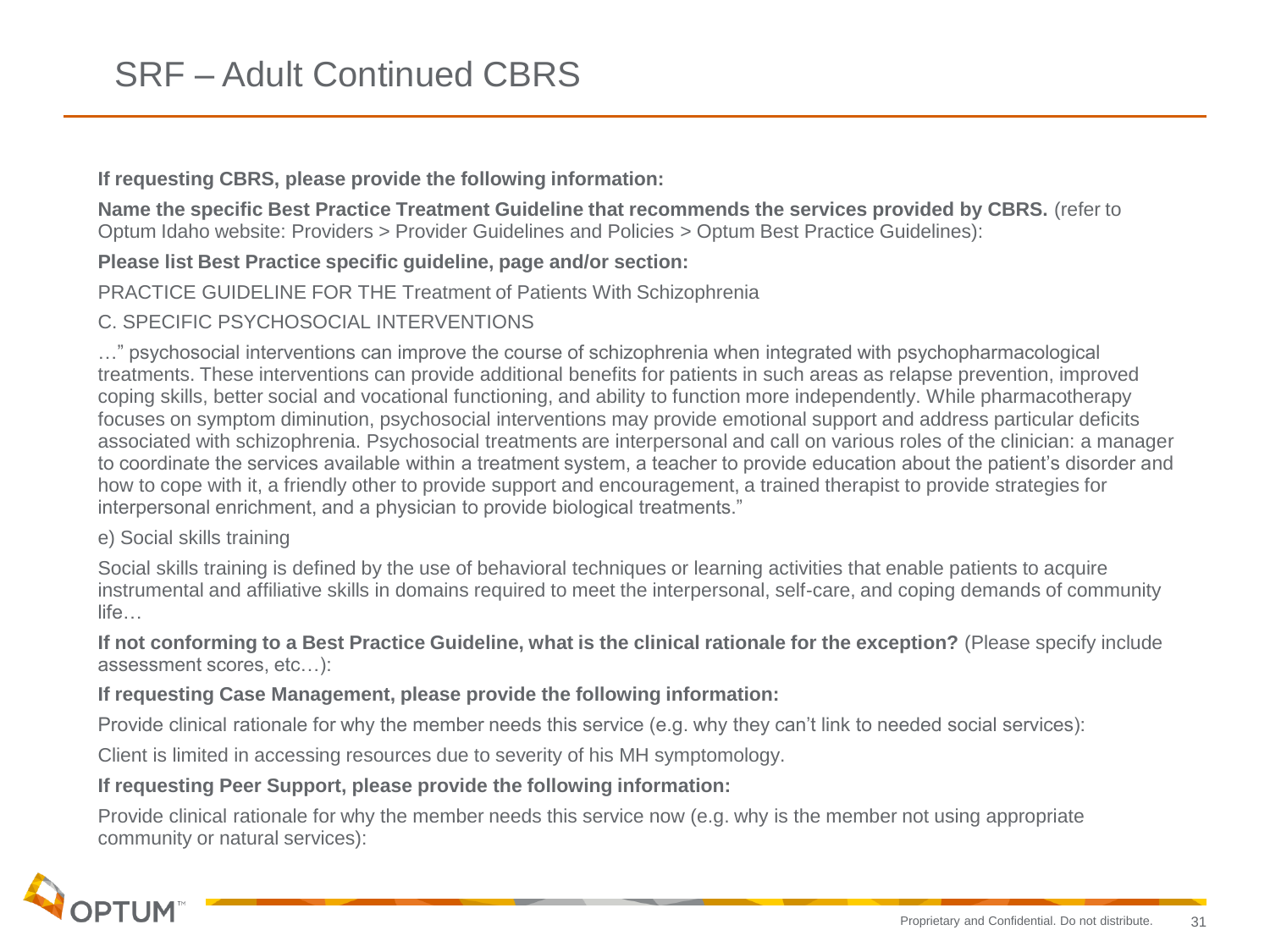**Section 2: Continued Coverage Criteria** (Please fill out this additional section for Continued Services only with changes and updates added as needed to the Initial Request).

**Is the member engaged and actively participating in planned service activities and/or active treatment such as therapy?** 

**Yes \_X\_ No \_\_** 

**Has the member's functioning changed?** 

**Yes X** No Specify how the member's functioning has changed over this review period. (Outline improvements or setbacks):

Client is more cooperative with all service providers in his efforts to become more independent. Client has increased in maintaining psychiatric medication adherence along with medical treatment adherence for health issues. Client is able to demonstrate grounding exercises with prompt; verbalizes problematic symptoms with increased regularity although requires monitoring and prompt from workers. Client suicidal ideation appears to be less prevalent over the last 60-days with having expressed SI on only 2 occasions w/o intent, means, or plan. Client appears to be more amenable to recognizing his role in facilitating his growth through his use of therapy and CBRS. Client has remained free of any additional legal encumbrances inclusive of maintaining his abstinence from substances. Client is constant in attending all appointments with prompt and assistance.

**List the primary, specific and measurable areas the member has demonstrated progress in against the original goals.** (Please list for each service requested):

Client is able to implement grounding/reality checking skills with prompts

SI events have been reduced to a minimum; client processes related issues in therapy

Client relies on workers to assist him in grounding exercises and prompt to recognize elevations in symptomology.

**Based on the above progress, list the primary areas the member still needs to demonstrate improvement. (**Please list for each service requested):

Continued development of demonstrated behavioral management skills to address emergent MH symptomology.

Continued processing of SI related to trauma; develop skills to address emergent SI when w/o worker in presence.

Continued development of demonstrated behavioral management skills to address ability to recognize problematic behaviors which have led to incarceration/hospitalization historically; includes identification of behaviors as they emerge.

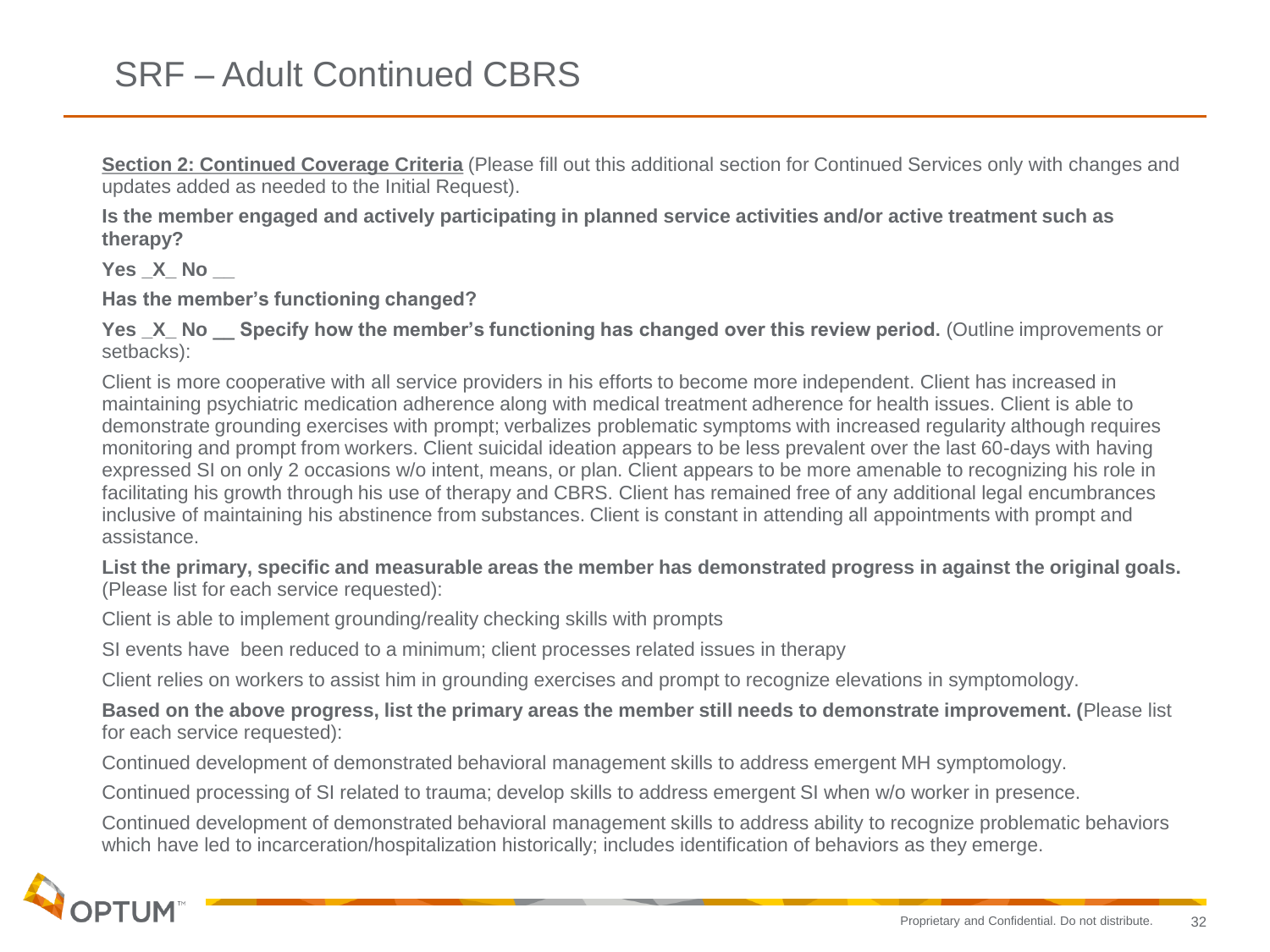**What are the new primary, specific and measurable goals the requested continued services will address over this review period? (**Please list for each service requested):

Goals are as listed above.

**Has the member identified the natural resources/supports needed to achieve his/her goals?** 

**Yes\_\_ No \_X\_**

**Section 3: Discharge Criteria** (Please fill out for both Initial Service and Continued Services).

**Is there a discharge plan in place?**

**Yes X No** If no, why not:

**Please list target discharge date. (**Please list for each service requested if different):

Discharge date is now 2/1/16

**If discharge date has changed, specify why. (**Please list for each service requested if different dates):

Client continues to demonstrate significant problems with implementing skills independent of prompt.

#### **Please indicate if any of the following below are met:**

- **\_\_** The member has achieved all or most of his/her goals.
- **\_\_** The member has not been able to actively participate in services after attempts to engage and motivate the member.
- **\_\_** The member requests discontinuation of services.
- **\_\_** The member is not responding and is not likely to respond to services.
- **\_\_** The member has not benefited from services as expected.

**DISCLAIMER: Example cited above is a work of fiction. Names, places and incidents are used fictitiously, and any resemblance to actual persons, living or dead is entirely coincidental**.

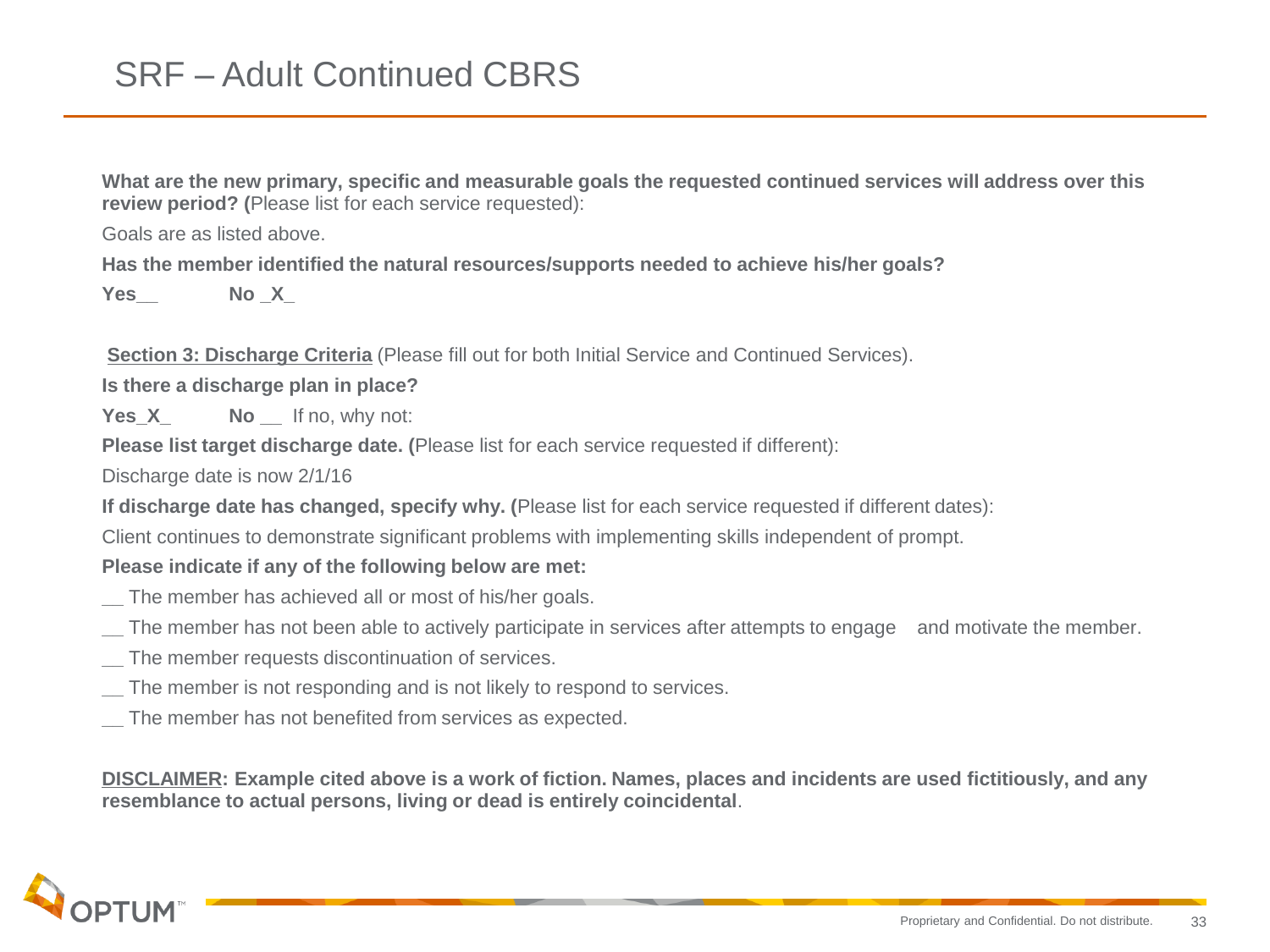## Using the *New* Service Request Form

- The new Service Request Form is located on [www.optumidaho.com](http://www.optumidaho.com/) on the Provider tab
	- Each of the subsections within the form are relevant to the consideration
	- Legibility and accuracy support timely completion of the authorization request
	- Use the guideline of Clinical, Current, and Relevant (CCR) when providing member information

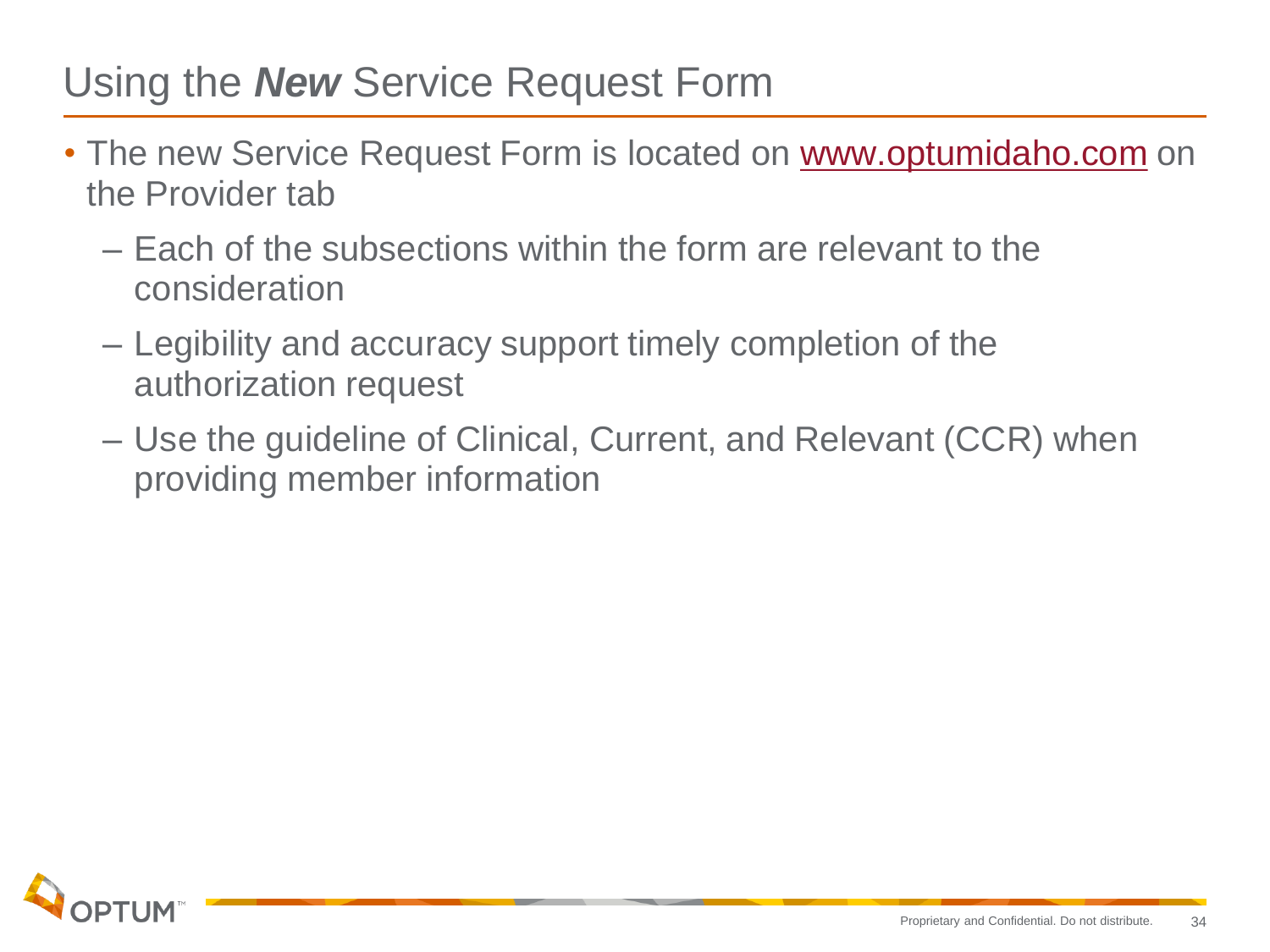# Key Summary

- Case Management and Peer Support changed from a Category 3 to a Category 4
	- Parameter based authorizations will be issued for these services to reduce the administrative burden
- **New Service Request Form will be mandatory effective 08/15/15.** 
	- The current UM template will be retired on that date and will no longer be accepted for authorization requests
	- We encourage you all to use this new form moving forward immediately

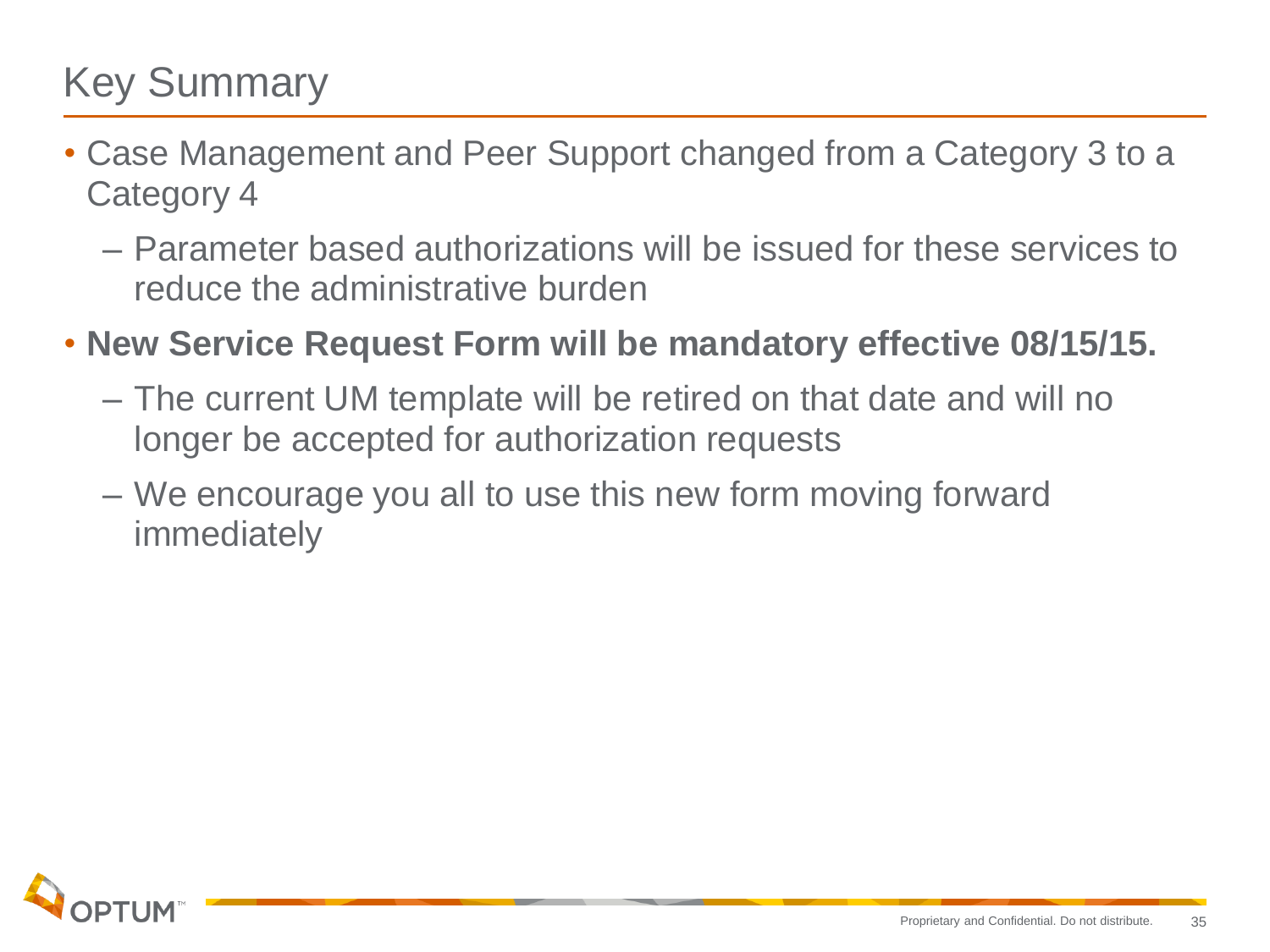We believe that by relying on lessons learned and provider feedback to improve the clinical model we can work together to create a system that works better for everyone including providers and the individuals and families we jointly serve.

Together we can offer the right care, at the right time and at the right place.